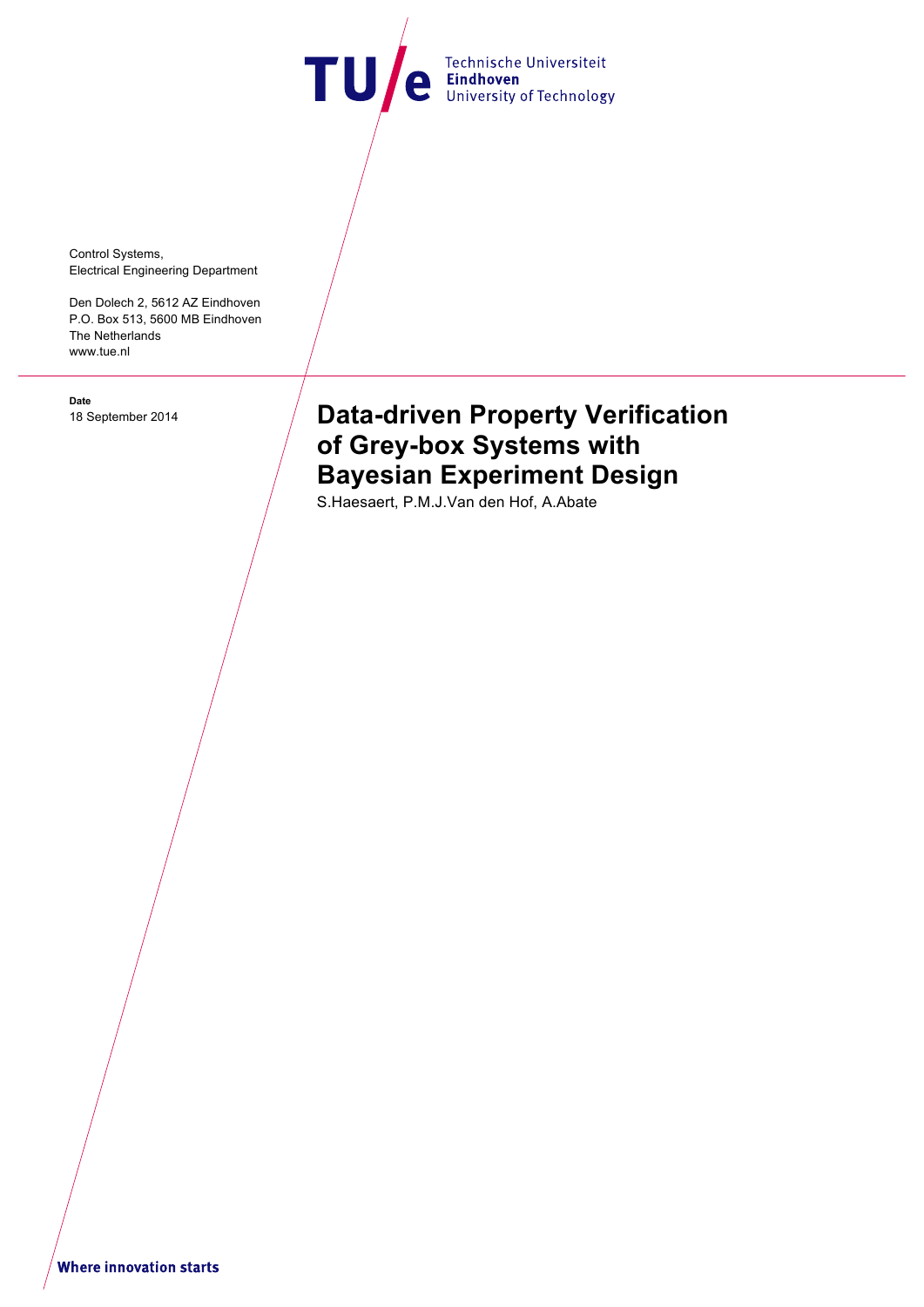# Data-driven Property Verification of Grey-box Systems with Bayesian Experiment Design

S.Haesaert, P.M.J.Van den Hof, and A.Abate<sup>†</sup>

Sunday 5<sup>th</sup> October, 2014

#### Abstract

A measurement-based statistical verification approach is developed for systems with partly unknown dynamics. These grey-box systems are subjected to identification experiments that enable accepting or rejection system properties expressed in a linear-time logic. By encompassing the partial knowledge on the system dynamics into an a-priori defined uncertainty distribution over a parameterised model set, we can use a Bayesian framework that includes optimal experiment design and the computation of a confidence level on an ascertained property via bayesian parametric inference over the acquired experiments. Applied to physical systems, this work enables the data-driven verification of only partly known systems with controllable non-determinism and noisy output observations. An approximate solution for the Bayesian experiment design problem is given on a case study. This numerical case study is used to elucidate this data-driven and model-based verification technique, by considering the safety of a discrete-time, continuous-space dynamical system.

## 1 Introduction

The design of complex, high-tech, safety-critical systems such as autonomous vehicles, intelligent robots, and cyber-physical infrastructures demands guarantees on their correct and reliable behaviour. These guarantees can be attained by the use of formal methods [\[1\]](#page-15-0): within the computer science area, the verification of software and hardware via formal methods has successfully led to industrially-relevant applications. Carrying the promise of a decrease in design and implementation errors, the use of formal methods has already become the standard in the avionics, automotive, and railway industries [\[2\]](#page-15-1). These application domains have demanded the extension of finite state models from the computer sciences to physical and cyber-physical models.

Formal methods prove or verify the validity of formal specifications. These are specifications formulated in mathematically sound terms, for example by means of Linear-time Temporal Logic (LTL). The use of formal specifications

<sup>∗</sup>S.Haesaert and P.M.J.Van den Hof are with the Faculty of Electrical Engineering, Eindhoven University of Technology, The Netherlands s.haesaert@tue.nl, p.m.j.vandenhof@tue.nl

<sup>†</sup>A. Abate is with the Department of Computer Science, Oxford University, UK alessandro.abate@cs.ox.ac.uk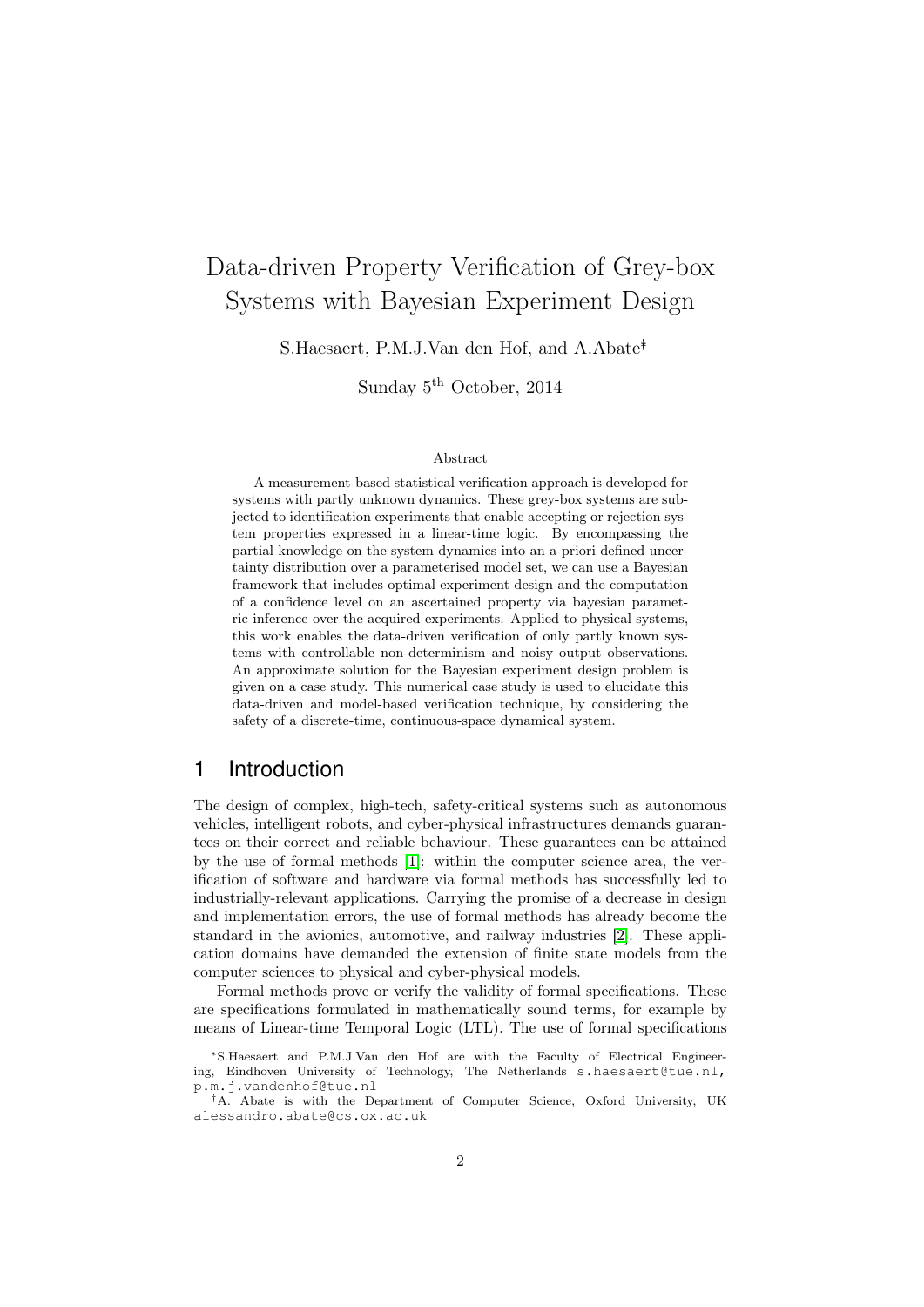to describe the desired behaviour is quite versatile, and allows expressing timedependent properties in the human language. Examples of such specifications include reachability, obstacle avoidance, stability, and recurrence. The mathematical structure of these specifications enables the use of automatic verification methods over classes of models.

Much recent research has concerned the extension of formal methods from finite-state models, widely employed for software and hardware verification, to models of complex systems. Based on enumerable abstractions, the decidability of LTL properties over linear time-invariant (LTI) control models has been shown in [\[3\]](#page-15-2). Building on these results, recent applications can be found in robotics for symbolic motion planning [\[4\]](#page-15-3); in cyber-physical systems and hybrid systems for the specification of complex tasks interleaved discrete/continuous behavioural space [\[5\]](#page-15-4); and in the analysis of biological systems such as genetic regulatory networks [\[6\]](#page-15-5). The recent work in [\[7\]](#page-15-6) extends standard Model Predictive Control (MPC) to LTL-MPC, which is the design of optimal controllers satisfying functional or reliability requirements written as LTL formulae.

The strength of formal techniques is limited by the underlying assumption of access to a model built from the full knowledge of the behaviour of the underlying system under study. In reality for most physical systems the exact dynamical behaviour is mechanistically known only in part, and the state of the model is not fully accessible. Lack of full knowledge of the system can be encompassed by structuring the available knowledge as an uncertainty distribution over a model parameterisation. Measurements of physical systems are usually available as time series of input and noisy output signals. Even when the system state is only partly observable via the output, system measurements carry information on its dynamics: as such, they add to the available knowledge on the system and can be used to refine and possibly decrease the uncertainty over the model.

The goal of this line of research is data-driven and model-based verification for partly unknown physical systems that are accessible via noisy input-output measurements. With focus on the properties of interest over the systems, we are not limited to a single type of safety/reliability specification, but in the automatisation of this method towards general formal specifications. Moreover, we investigate the computation of identification experiments that optimally excite the system with respect to specification of interest. We thus quite naturally assume that the system is available for experiments in an environment where we can change its input signal at will.

The area of system identification [\[21,](#page-16-0) [22,](#page-16-1) [23\]](#page-16-2) investigates measurement-based modelling of physical systems. It handles the modelling of physical systems via noisy input-output measurements, with model dynamics over uncountable (continuous) state spaces. Input signals excite the system behaviour, which is observed via measurements, and which can be chosen to maximise the amount of information gained. As the optimal input typically depends on the knowledge of the true system, the literature distinguishes three approaches: an iterative approach, where an estimate of the nominal system is used to design the experiment at each stage; a min-max design that is robust to the worst-case situation; and a Bayesian design that uses the expected value of a criterion computed on the prior uncertainty distribution over the model [\[24\]](#page-16-3). For the identification of dynamical systems for classical applications towards controller synthesis the first approach predominates [\[21,](#page-16-0) [22,](#page-16-1) [23\]](#page-16-2), whereas some work has been done on the robust experiment design using the min-max approach [\[25\]](#page-16-4). On the other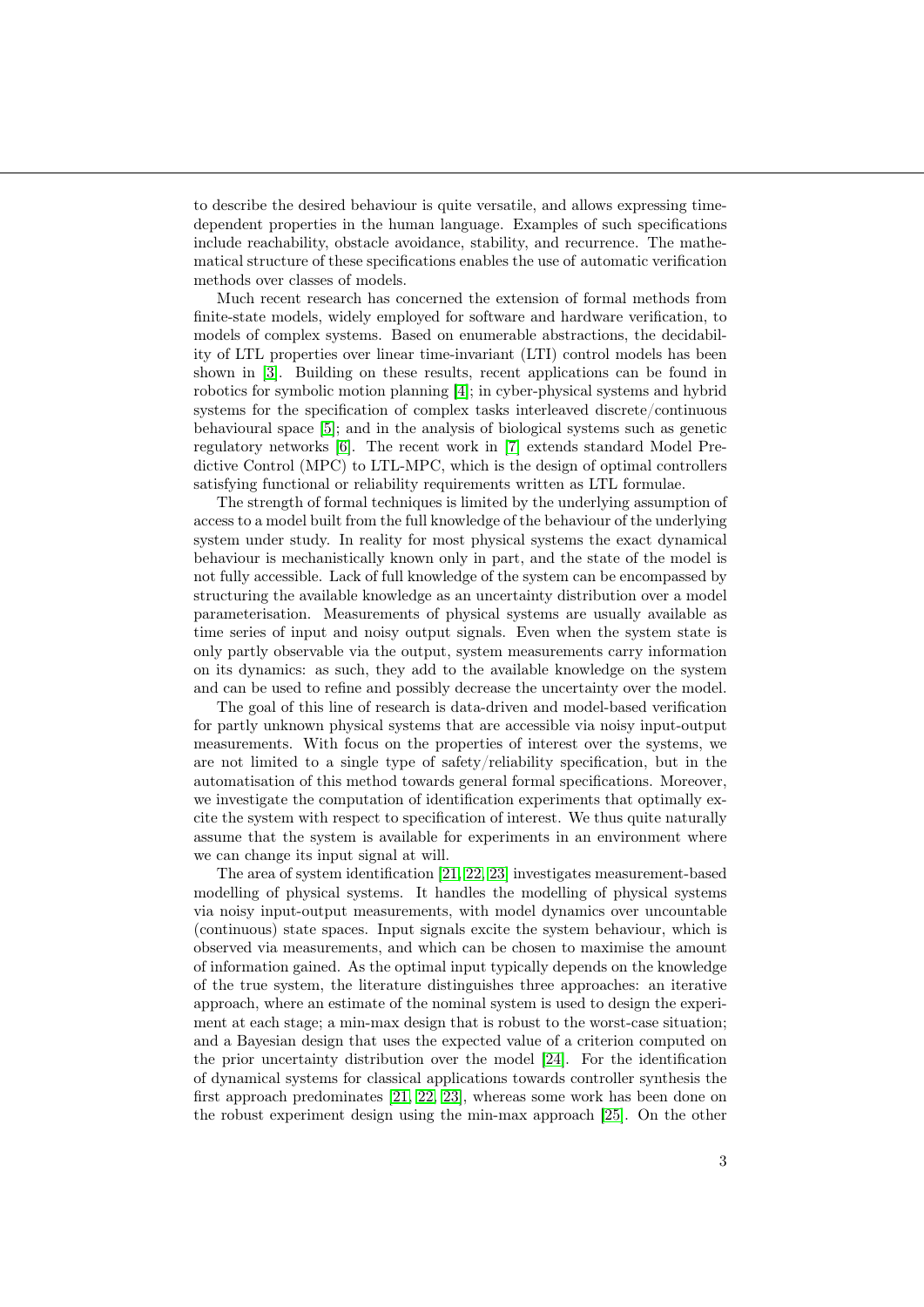hand the third approach, well known from Bayesian statistics [\[24\]](#page-16-3), is not widely employed in the research domain of identification.

In this work we focus on the verification of systems modelled within a  $\text{linearly-}$  parameterised class of deterministic<sup>[1](#page-3-0)</sup> input-output models using Bayesian identification and experiment design. The contribution shows that for a subset of LTL specifications the confidence on the validity of a formal property can be computed using Bayesian inference over a finite sample set (cf. Section [2\)](#page-3-1). Since the performance of this data-driven method depends on the design of the experiment, we further define an optimality criterium that allows selecting an input using Bayesian experiment design. We display this approach on the safety verification of linearly-parameterised models (cf. Section [3\)](#page-9-0), where a numerical case study of the Bayesian experiment design is discussed.

#### Related work

Recent work within the formal methods community also concerns the use of simulations and of measurements for verification. Statistical Model Checking (SMC) [\[8,](#page-15-7) [9,](#page-15-8) [10,](#page-15-9) [11\]](#page-15-10) uses executions generated by the model to find statistical evidence for the verification of bounded logical properties, which are defined over finite executions. SMC can be applied to black-box systems, as adopted in [\[12,](#page-16-5) [10\]](#page-15-9), which have a probability distribution that is not fully known and can only be model checked over a finite set of pre-computed executions. Though SMC is well applicable to physical systems with unknown dynamics, it is in general limited to state-observable and fully-stochastic systems. The presence of sets of inputs, disturbances, and unknown initial states or other forms of nondeterminisms, are not natively incorporated into SMC, since they do not allow a quantification of the probability of properties. Extensions towards including non-determinism have been attained in [\[9,](#page-15-8) [13\]](#page-16-6), where preliminary steps towards extending SMC to Markov decision processes are made. In comparison to SMC, [\[14,](#page-16-7) [15,](#page-16-8) [16,](#page-16-9) [17\]](#page-16-10) efficiently use data drawn from an input-output, finite state Markov system, to learn the corresponding model and to verify it. These results are bound to finite-state models, making them less applicable to more complex systems. Similarly, [\[18,](#page-16-11) [19\]](#page-16-12) use advanced machine learning techniques to infer finite-state Markov models from data over given logical formulas. SMC is used as a tool in [\[20\]](#page-16-13) to compute the satisfaction probability of a formula over stochastic models with parametric uncertainty.

# <span id="page-3-1"></span>2 Data-driven and Model-based verification

Let us recapitulate the overall goal of this work: starting from available a-priori knowledge over system S, iteratively and efficiently gather measurements until a specification  $\psi$  defined over the system is verified or falsified with a given confidence  $\delta$ .

<span id="page-3-0"></span><sup>&</sup>lt;sup>1</sup>In physics a 'deterministic system' has state evolutions which are not affected by randomness. Hence this definition should not be confused with the term non-determinism used in Computer Science for Markov models, which indicates a state distribution that is not fully determined by the previous state – and, as such, governed by external non-determinism such as an input signal.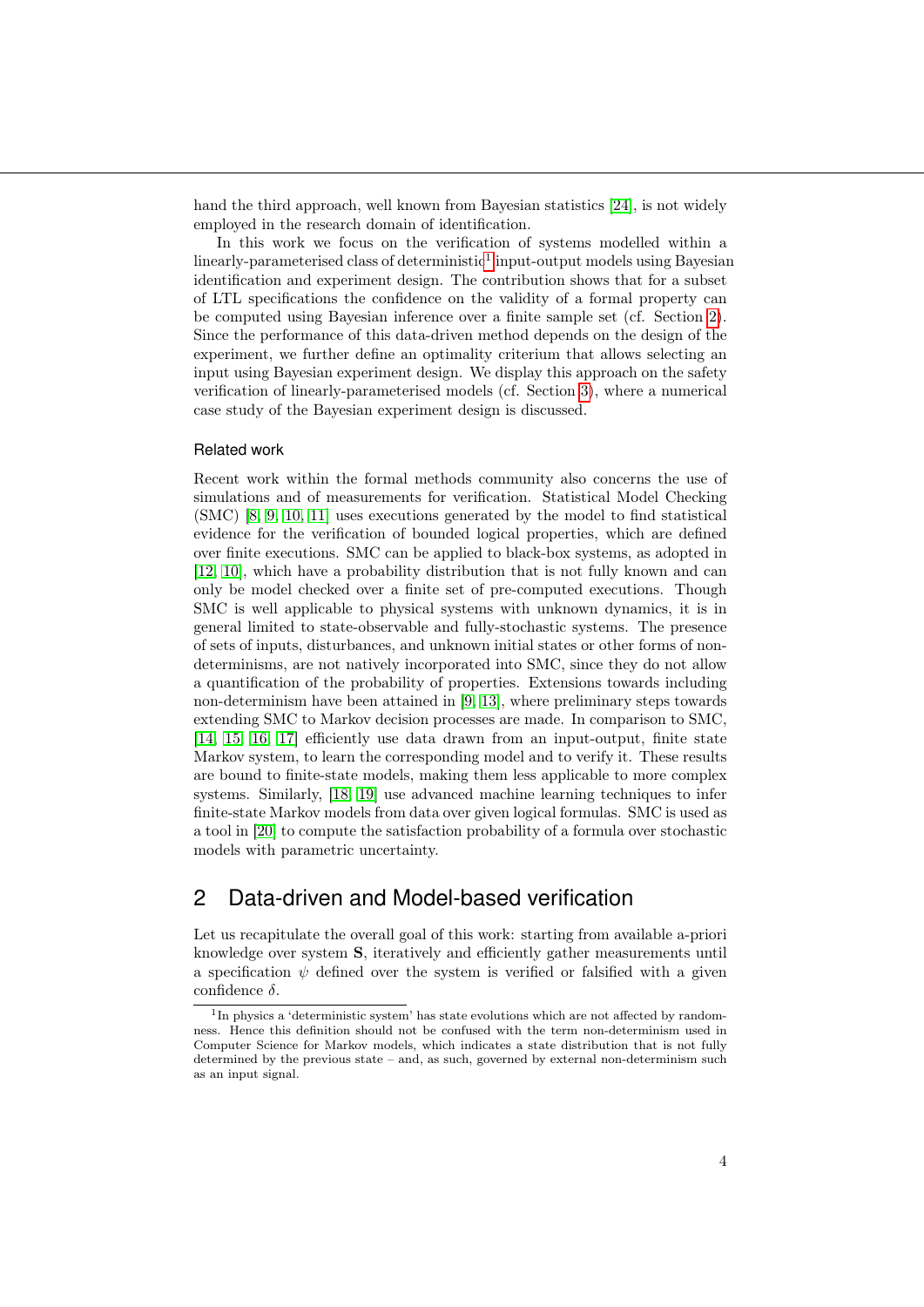#### System and Models

The system, denoted by S as in Figure [1,](#page-4-0) is measured in discrete time. An input signal  $u(t) \in \mathbb{U}, t \in \mathbb{N}$ , captures how the environment acts on the system. Similarly, the output  $y_0(t) \in \mathbb{Y}$  indicates how the system interacts with the environment (namely, how it can be measured). The measurements  $\tilde{y}(t)$  at  $t \in \mathbb{N}$  of  $y_0(t)$  are disturbed by the measurement noise  $e(t)$ .



<span id="page-4-0"></span>Figure 1: System **S** has input  $u(t)$  and output  $y_0(t)$ . In the measurement setup, the measured output  $\tilde{y}(t)$  includes the system output  $y_0(t)$  and the measurement noise  $e(t)$ .

The behaviour of a deterministic system can be described by mathematical models as a (causal) relation between the system input and output. In most cases the knowledge of the behaviour of a system is only partial, making it impossible to represent the system by a "true" model. In such cases, a-priori available knowledge allows to construct a model set  $\mathcal{G}$ , with elements  $\mathbf{M} \in \mathcal{G}$ representing possible mathematical models of S. Let us denote a parameterisation of the model set G as the mapping  $\mathbf{M}(\cdot)$ :  $\Theta \to \mathcal{G}$ , from the parameters  $\theta \in \Theta$  in the parameter set, which is a subset of a Euclidean space  $\Theta \subset \mathbb{R}^d$ , to the models  $M$  in  $G$ . This allows for a parametrised expression of the model set as  $\mathcal{G} = {\bf M}(\theta)|\theta \in \Theta$ . The chosen parameterised model set is assumed to contain the "true" model denoted as  $\mathbf{M}(\theta^0)$ ,  $\theta^0 \in \Theta$ , which exactly represents the behaviour of the system S. Note that for any linear system there exists a set of linearly-parameterised models that is capable of representing it. Hence  $\mathcal G$  encompasses the part of the behaviour that is mechanistically known. The remaining uncertainty about  $\mathbf{M}(\theta^0)$  is structured as a distribution over the parameter set  $\Theta$ . It is then the (unknown) model denoted by  $\mathbf{M}(\theta^0) = \mathbf{S}$  that we would ideally like to formally model-check.

Whenever the lack of knowledge on the system behaviour impedes a formal verification step, it is still possible to collect data of the system by exciting it with an input sequence  $\mathbf{u} = [u(0) \quad u(1) \quad \dots \quad u(N_s-1)]^T$ , with  $N_s$  the length of the input sequence. This data set consists of samples drawn from the underlying physical system via the measurement setup, as depicted in Figure [1.](#page-4-0) It contains information on the system dynamics, even when the system is not fully observable and in particular when noisy observations  $\tilde{y}(t)$  of the output  $y_0(t)$  are measured. Classical noise characteristics deal with Gaussian white noise  $e(t)$  that is additive to  $y_0(t)$ , i.e.  $\tilde{y}(t) = y_0(t) + e(t)$ . The measurement experiment consists of  $N_s$  input-output samples drawn from the system: let us denote the output samples obtained by exciting the system with the input **u** as  $\tilde{\mathbf{y}} = \begin{bmatrix} \tilde{y}(0) & \tilde{y}(1) & \dots & \tilde{y}(N_s-1) \end{bmatrix}^T$ . Since the collected data contains statistical information on the behaviour of the system, it is possible to refine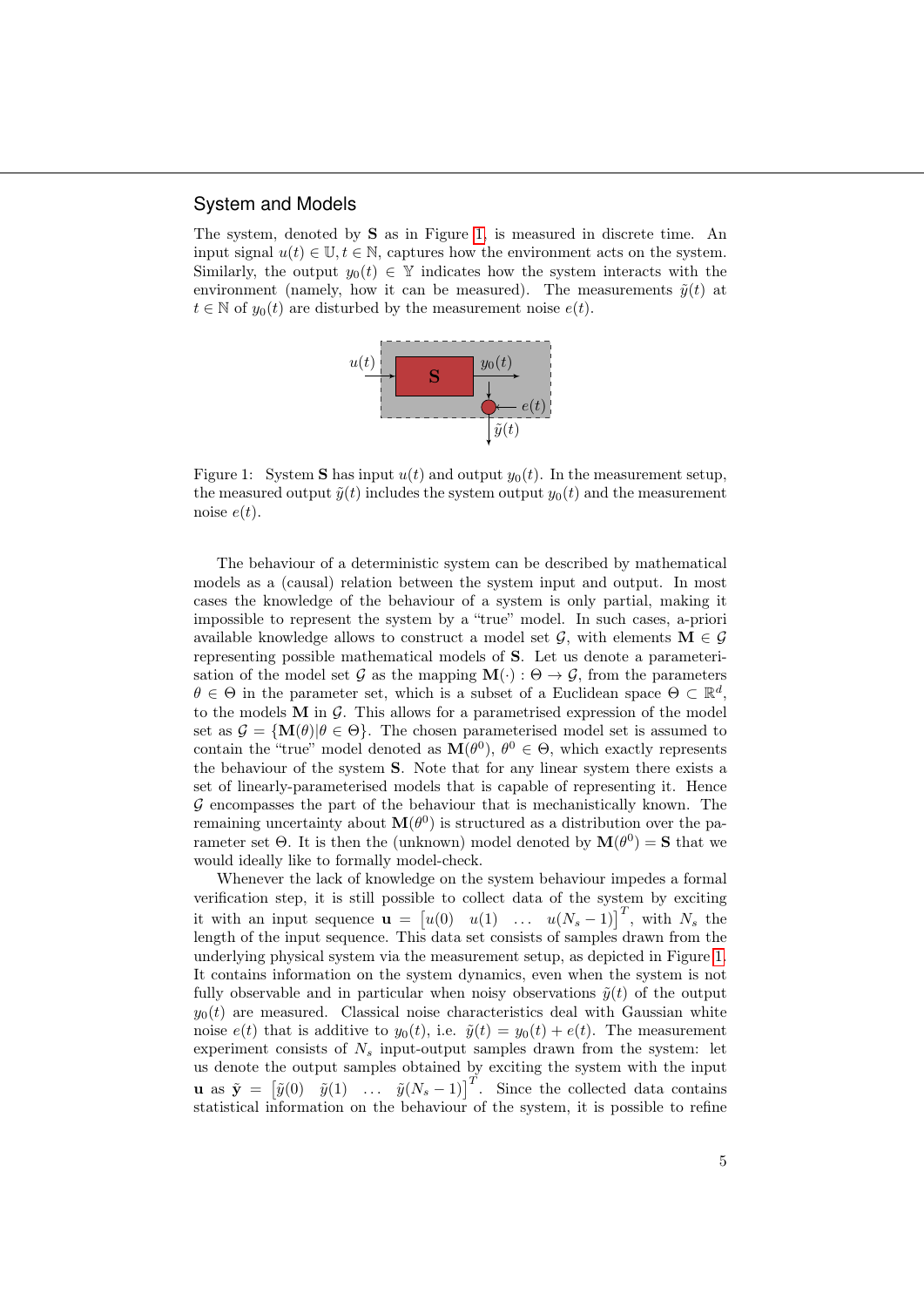the uncertainty distribution over the parameter space, as discussed in the second part of this section.

#### **Properties**

Starting from a finite set of atomic propositions  $p_i \in AP$ ,  $i = 1, \ldots, |AP|$ , Linear-time Temporal Logic (LTL) [\[3\]](#page-15-2) formulae are built recursively via the syntax  $\psi ::= \text{true} | p | \neg \psi | \psi \land \psi | \psi \lor \psi | \bigcirc \psi | \psi \mathsf{U} \psi$ . Let  $\pi = \pi(0), \pi(1), \pi(2), \dots \in$  $\Sigma^{\mathbb{N}^+}$  be a word composed of letters from the alphabet  $\Sigma = 2^{AP}$ , let  $\pi_t =$  $\pi(t), \pi(t+1), \pi(t+2), \ldots$  be a subsequence of  $\pi$ , then the satisfaction relation between  $\pi$  and  $\psi$ , namely  $\pi \models \psi$  (or equivalently  $\pi_0 \models \psi$ ) is defined recursively over  $\pi_t$  and the LTL syntax as

(true)

\n
$$
\pi_t \vDash \text{true} \iff \text{true}
$$
\n(atomic proposition)

\n
$$
\pi_t \vDash p \iff \varphi \in \pi(t)
$$
\n(negation)

\n
$$
\pi_t \vDash \neg \psi \iff \pi_t \nvDash \psi
$$
\n(conjunction)

\n
$$
\pi_t \vDash \psi_1 \land \psi_2 \Leftrightarrow \pi_t \vDash \psi_1 \text{ and } \pi_t \vDash \psi_2
$$
\n(disjunction)

\n
$$
\pi_t \vDash \psi_1 \lor \psi_2 \Leftrightarrow \pi_t \vDash \psi_1 \text{ or } \pi_t \vDash \psi_2
$$
\n(next)

\n
$$
\pi_t \vDash \bigcirc \psi \iff \pi_{t+1} \vDash \psi
$$
\n(until)

\n
$$
\pi_t \vDash \psi_1 \lor \psi_2 \Leftrightarrow \pi_{t+1} \vDash \psi
$$
\n(until)

\n
$$
\pi_t \vDash \psi_1 \lor \psi_2 \Leftrightarrow \exists i \in \mathbb{N} : \pi_{t+i} \vDash \psi_2,
$$
\nand

\n
$$
\forall j \in \mathbb{N} : \qquad 0 \leq j < i, \pi_{t+j} \vDash \psi_1
$$

Of interest are formal properties encoded over the input-output behaviour of the system over the time horizon  $t \geq 0$ . Starting at an arbitrary time (say  $t = 0$ ), the set of initial states of the system is given: we assume that this set encompasses the knowledge of past inputs and/or outputs of the system, and that it will be reflected in the parameterised models. The input signal is bounded and represents the possible external nondeterminism of the environment acting on the system. The output  $y_0(t) \in \mathbb{Y}$  is labeled by a map  $L : \mathbb{Y} \to \Sigma$ , which assigns letters in the alphabet  $\Sigma$  to half spaces on the output, as  $A_{p_i}y_0(t) \leq b_{p_i}$ . In other words, sets of atomic propositions are associated to intervals over  $\mathbb{Y} \subset \mathbb{R}$ . A system, or equivalently the model that represents it, satisfies a property if all the words generated by the model verify that property. Since properties are encoded over the external (input-output) behaviour of the system, which is the behaviour of  $\mathbf{M}(\theta^0)$ ,  $\theta^0 \in \Theta$ , we can equivalently assert that any property  $\psi$ is verified by the system,  $S \vDash \psi$ , if and only if it is verified by the unknown model representing the system, namely  $\mathbf{M}(\theta^0) \models \psi$ . Let us underline that properties are defined over the behaviour of the system, and not over the noisy measurements  $\tilde{y}(t)$  of the system. Let us define  $\Theta_{\psi}$  to be the maximal feasible set of parameters, such that for every parameter in that set the property  $\psi$ holds, i.e.  $\forall \theta \in \Theta_{\psi} : \mathbf{M}(\theta) \models \psi$ . This set has been alternatively described [\[20\]](#page-16-13) as the level set of a satisfaction function, however since we are working with deterministic models the satisfaction function would only take binary values.

#### System Verification in a Bayesian Framework

We now argue that the characterisation of a distribution over the parameter set Θ can be used to compute a confidence in the satisfaction relation over the system  $S \vDash \psi$ . This distribution encompasses the current uncertainty over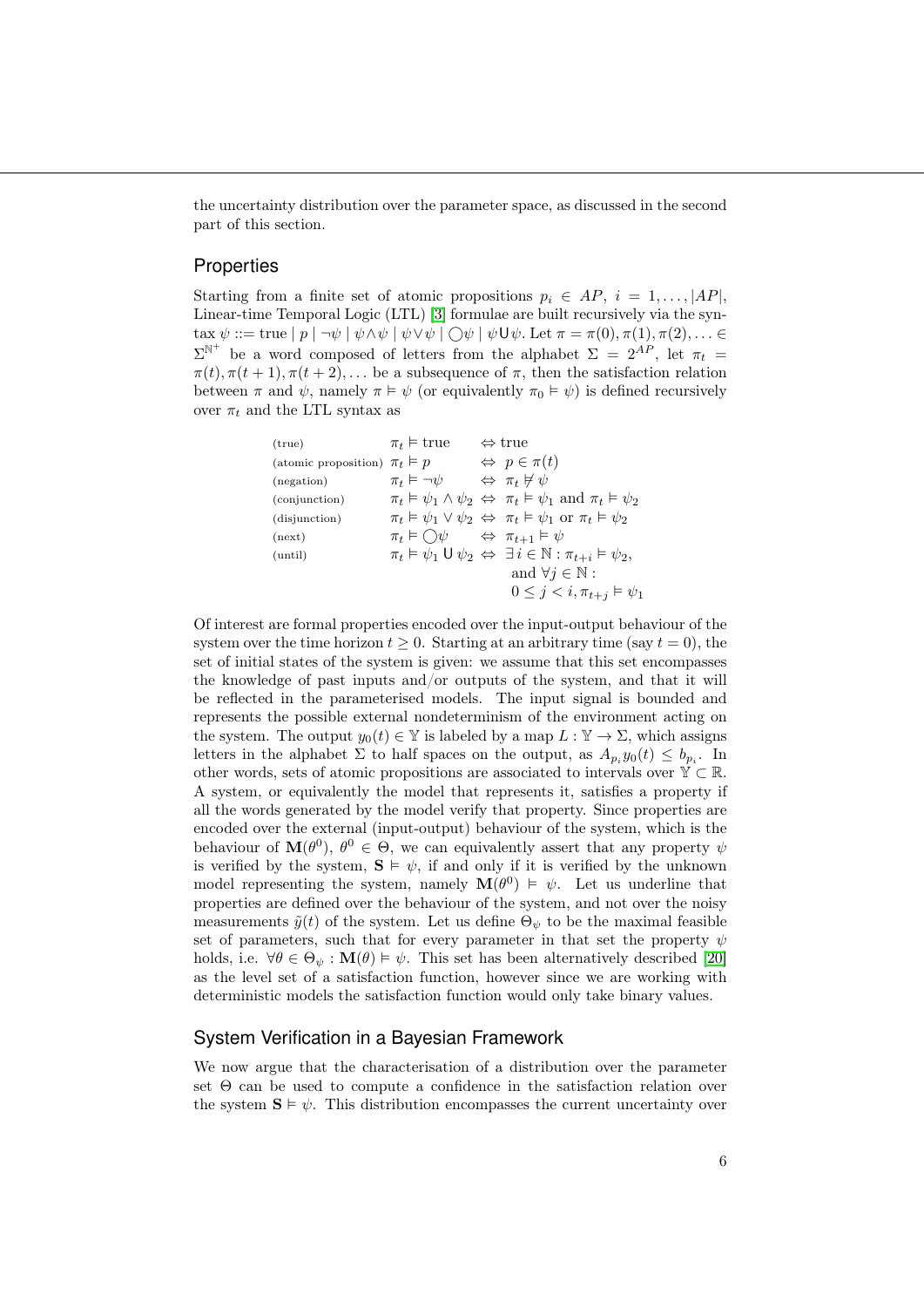$\mathbf{M}(\theta^0) = \mathbf{S}$ , and can be characterised and refined using measurements of the system.s Therefore, it is possible to accept or reject  $S \vDash \psi$  by drawing data from the measurement set-up until a certain confidence level is achieved. Due to the dynamic interaction between input and output over S, the necessary size of the data set to attain this confidence level depends on the chosen input data u. This leads to an experiment design task: in order to optimise data efficiency, we structure the process of drawing and processing data as an iteration over 3 main stages, as represented schematically in Figure [2:](#page-6-0)

- I. design (and perform) an experiment,
- II. compute the corresponding parametric inference,
- III. check if confidence in  $\mathbf{S} \models \psi$  or in  $\mathbf{S} \not\models \psi$  is  $> 1 \delta$ , else go to step I.



<span id="page-6-0"></span>Figure 2: The process of sequentially drawing data with the objective of verifying whether  $S \vDash \psi$  or not with a given confidence  $1 - \delta$ . Starting from a prior parameters distribution  $p(\theta)$ , the iteration comprising the computation of the confidence, the experiment design, the access to measurements and the parametric inference is initiated, and is continued until a confidence level of  $1 - \delta$  is achieved. In the diagram the white blocks depict the key elements of the iteration, whereas the gray blocks represent the starting/ending parts.

With reference to Figure [2,](#page-6-0) the iteration is initiated with the construction of a distribution ('Prior'), which structures the initial limited knowledge by assigning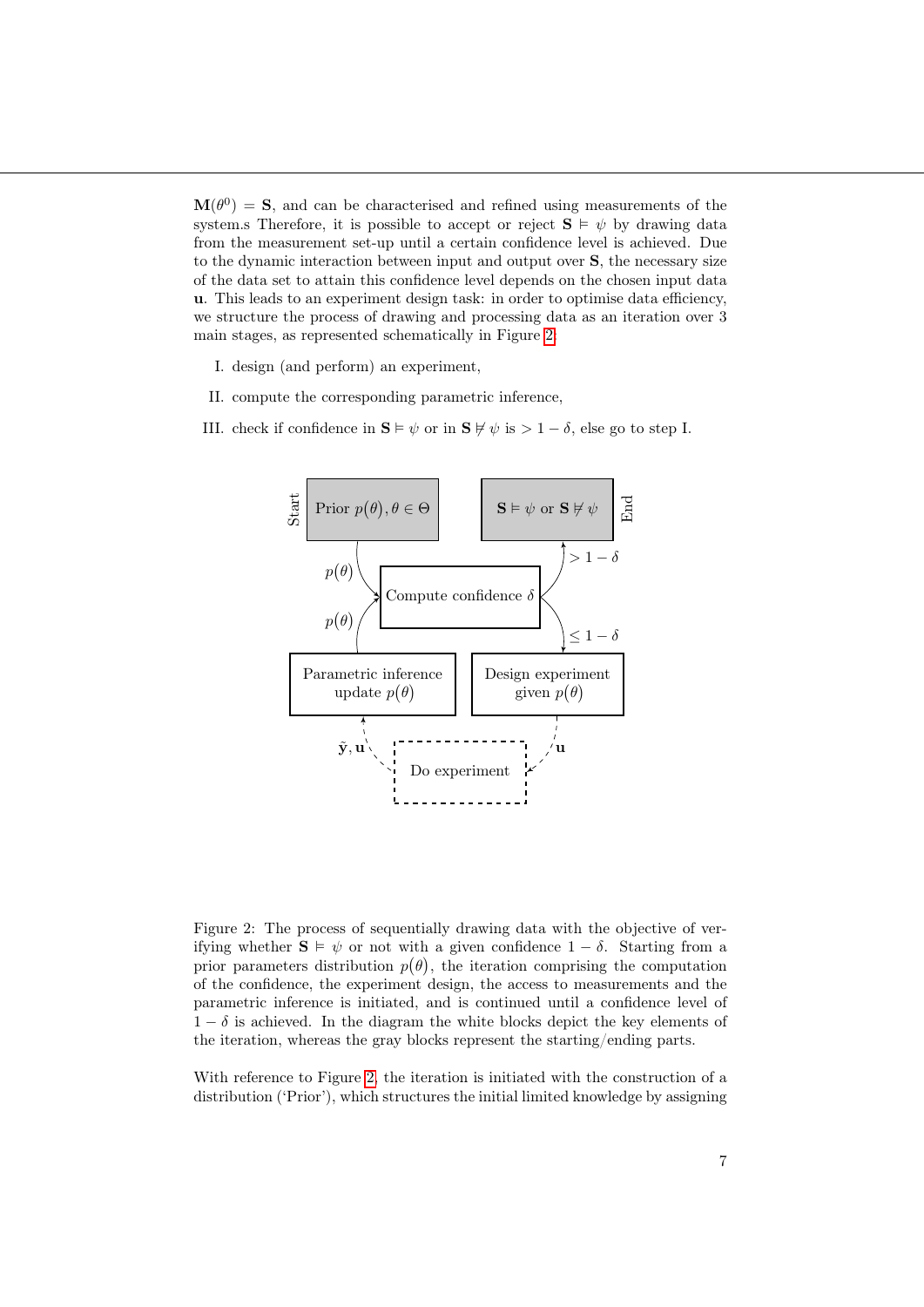a probability measure over the set of parameters. The first part in the iteration is to compute the confidence ('Compute confidence'), which allows leaving the iteration when the desired confidence level is achieved. On the contrary if the confidence level is not achieved, an identification experiment is designed to obtain more data from the system ('Design experiment'). The results of the experiment ('Do experiment') are then used to update the parameter distribution in 'Parametric inference'.

We employ conjugate priors [\[26\]](#page-16-14) since they are closed under parametric inference and are in general quite expressive. Whenever the available knowledge is insufficient, that is whenever the confidence in accepting or rejecting a property is below the confidence threshold  $1 - \delta$ , the procedure will design and perform additional experiments.

The termination of this procedure hinges, over the parameter space, on the distance of the "true" model from the edge of the feasible set: as such, termination cannot be claimed if the true system does not satisfy or reject robustly the property of interest. This pathologic instance would reflect the case where an infinitesimal deviation of the true parameter affects the satisfaction or rejection of the property. In practice, as long as the uncertainty distribution  $p(\theta)$  has a level set  $\delta$  that converges to a single point (which corresponds to the true system), for infinitely long experiments and as far as the true system robustly satisfies or rejects the property of interest, termination of the procedure follows almost surely.

In the following, we first explain how the confidence in a property is computed, then we discuss the parametric inference step via Bayesian identification for a given set of data  $\mathbf{u}, \tilde{\mathbf{y}}$ . Building on these two stages it becomes possible to compute optimal experiments, as in the corresponding stage.

#### Confidence Computation (III)

Denote the maximal feasible set  $\Theta_{\psi} \subset \Theta$ , supposed to be known, such that  $\forall \theta \in \Theta_{\psi} : \mathbf{M}(\theta) \models \psi$ . The confidence in a specification  $\psi$  defined over the system S is computed based on the uncertainty distribution over  $\Theta_{\psi}$ : given a prior uncertainty distribution  $p(\theta)$ , the confidence is computed as  $\mathbf{P}(\Theta_{\psi}) =$  $\int_{\Theta_\psi} p(\theta) d\theta$  , whereas after an additional experiment and parametric inference (next paragraph), the a-posteriori uncertainty distribution  $p(\theta|\tilde{\mathbf{y}}, \mathbf{u})$  can be used to compute the confidence as

<span id="page-7-0"></span>
$$
\mathbf{P}(\Theta_{\psi}|\tilde{\mathbf{y}},\mathbf{u}) = \int_{\Theta_{\psi}} p(\theta|\tilde{\mathbf{y}},\mathbf{u}) d\theta.
$$
 (1)

Observe that according to Bayesian probability calculus for uncertainties [\[24\]](#page-16-3), the confidence in a property becomes the measure of the uncertainty distribution.

#### Parametric Inference (II)

Given a prior distribution  $p(\theta)$  and a data set  $\tilde{y}$  obtained by taking  $N_s$  measurements of  $\tilde{y}(t)$ , the a-posteriori uncertainty distribution  $p(\theta|\tilde{\mathbf{y}}, \mathbf{u})$  is based on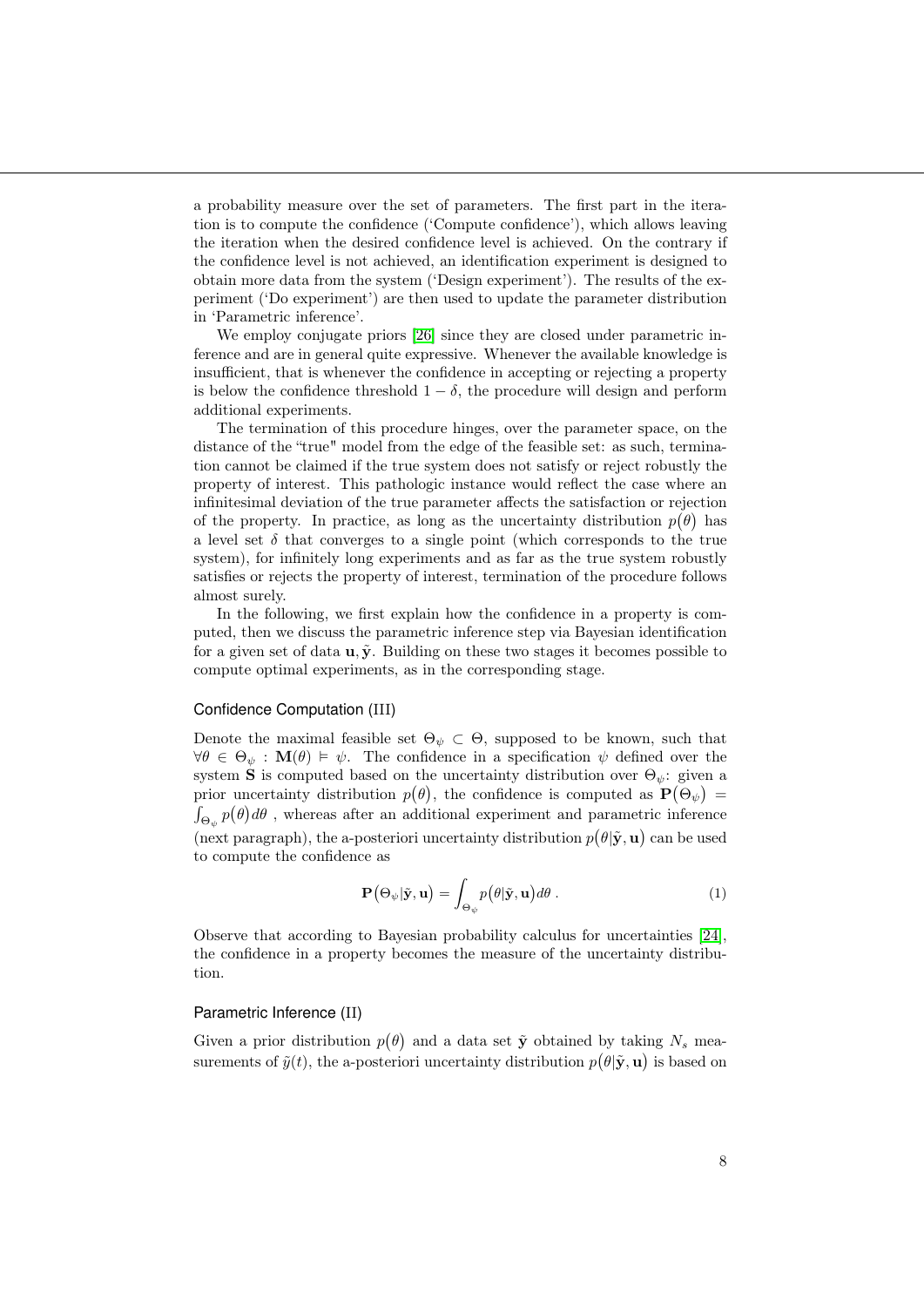parametric inference [\[24,](#page-16-3) [26\]](#page-16-14) structured over the parameter set  $\Theta$  as

<span id="page-8-0"></span>
$$
p(\theta | \tilde{\mathbf{y}}, \mathbf{u}) = \frac{p(\tilde{\mathbf{y}}|\theta, \mathbf{u})p(\theta)}{\int_{\Theta} p(\tilde{\mathbf{y}}|\theta, \mathbf{u})p(\theta) d\theta}.
$$
 (2)

Remark 1. Considerations of computational complexity limit the use of [\(1\)](#page-7-0) and [\(2\)](#page-8-0), since their solution is seldom analytical. In Section [3](#page-9-0) we choose a model set that is linearly-parameterised, and has Gaussian distributions for both the measurement noise and the prior, which allows for closed-form solutions of [\(2\)](#page-8-0). In this case, polyhedral expressions of the maximal feasible set  $\Theta_{\psi}$  can be found for a subset of BLTL properties, which leads to easily obtainable computations of [\(1\)](#page-7-0).

The computation of [\(1\)](#page-7-0) for more general problems would demand the use of either Monte-Carlo methods to solve the relevant integrals directly without computing the feasible set first, or of numerical approximation techniques to obtain an (upper/lower-)approximation of the feasible set. The use of Monte-Carlo methods allows for an empirical computation of the confidence if, for each sample of the uncertainty distribution (a model in the model set), the property is decidable. Note that this transfers the bottleneck of computational complexity to the verification properties over the models, that is to  $\mathbf{M}(\theta) \models \psi$ .

Numerical approximations can offer insight especially when enabled by the exploration of the parameter space in order to exploit the structure and properties of the models. The exploration of the parameters set to seek the validity of a formal property is also known as parameter synthesis: in [\[27,](#page-16-15) [28,](#page-17-0) [29\]](#page-17-1) parameter synthesis for autonomous continuous-time systems is performed; whereas the robustness (with respect to parameter uncertainty) of a property over a continuous-time Markov decision process is analysed in [\[30,](#page-17-2) [20\]](#page-16-13).

#### Experiment Design (I)

Every experiment contains statistical information on the behaviour of the system, which can be used to decide whether to accept or reject a specification over the system. The objective is to design an experiment u that optimally exploits the dynamic behaviour of the system and thus optimises the expected value of a criterion. In this subsection, the criterion for the Bayesian experiment design problem is the expected utility related to the acceptance or the rejection of a given specification of interest, based on the identification experiment. Let us define this criterion  $J(\tilde{\mathbf{y}}, \mathbf{u})$  as a function of the measured output  $\tilde{\mathbf{y}}$  and input u data, as  $J: \mathbb{U}^{N_s} \times \mathbb{Y}^{N_s}$ . The data realisation  $\tilde{\mathbf{y}} \sim p(\tilde{\mathbf{y}}|\mathbf{u})$  has a probability density function which is conditioned on the input signal **u**. Given a prior  $p(\theta)$ the probability density distribution of the data can be expressed as

<span id="page-8-1"></span>
$$
p(\tilde{\mathbf{y}}|\mathbf{u}) = \int_{\Theta} p(\tilde{\mathbf{y}}|\theta, \mathbf{u}) p(\theta) d\theta , \qquad (3)
$$

where  $p(\tilde{\mathbf{y}}|\theta, \mathbf{u})$  is the data distribution conditioned on the input **u** and on the parameter  $\theta$ . The Bayesian experiment design problem optimises the expected value of the criterion J over the input signal **u** for a given prior  $p(\theta)$ , and is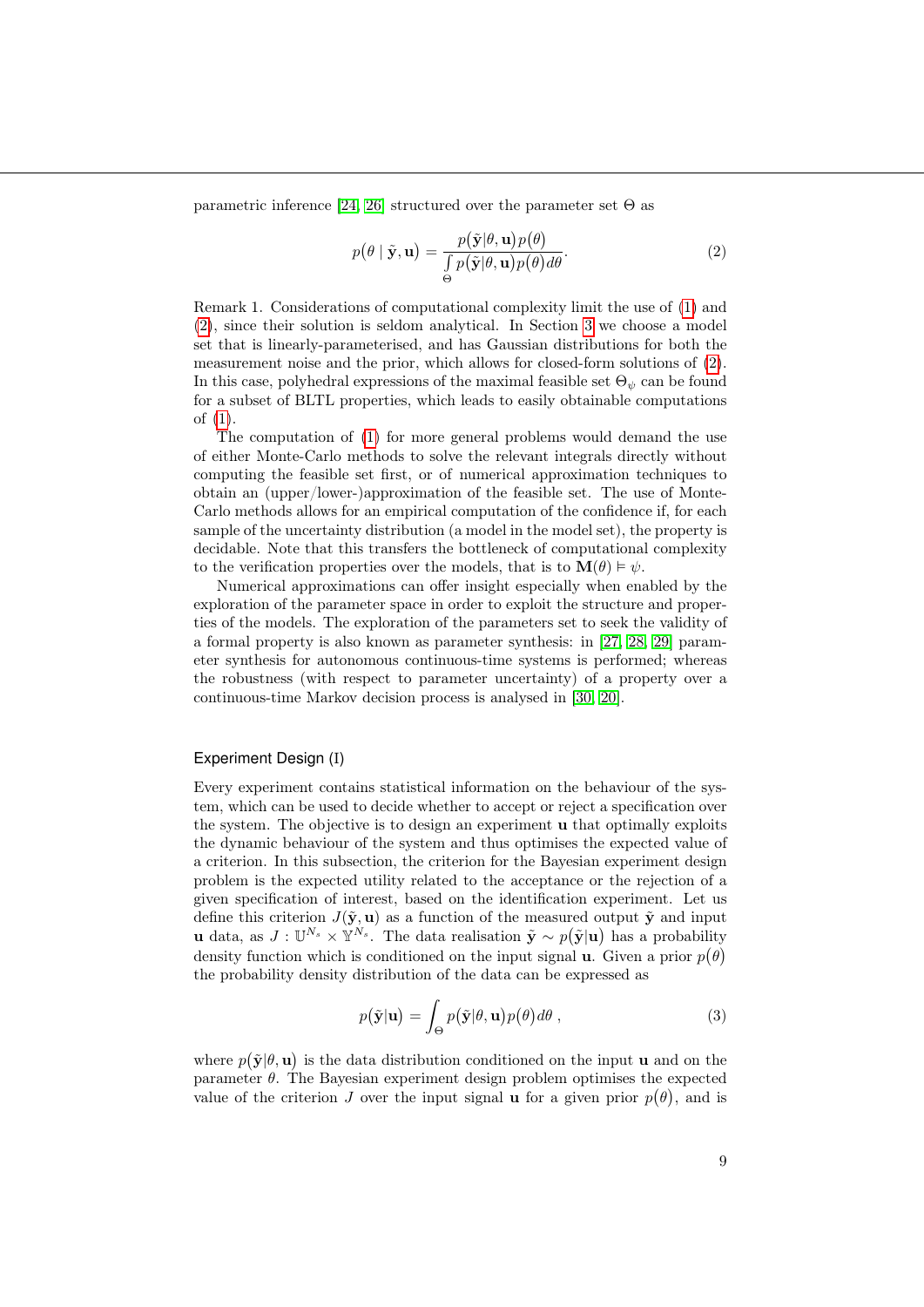formulated as:

<span id="page-9-2"></span>
$$
\max_{\mathbf{u}\in\mathcal{E}} \mathbf{E}\left[J(\tilde{\mathbf{y}}, \mathbf{u}) \mid \tilde{\mathbf{y}} \sim p(\tilde{\mathbf{y}}|\mathbf{u})\right],\tag{4}
$$

where the set of allowed experiments  $\mathcal E$  is defined as

$$
\mathcal{E} = \{\mathbf{u} : u(t) \in \mathbb{U}, \ \forall t = 0, \dots N_s - 1\},\
$$

with U a bounded set, such as for instance  $[-u_{\text{max}}, u_{\text{max}}]$ ,  $u_{\text{max}} \in \mathbb{R}$ .

In order to use the expected utility  $J$  related to the acceptance or rejection of a specification based on the identification experiment, consider that system **S** can be represented as  $M(\theta^0)$ , with a nominal parameter  $\theta^0$ . Although  $\theta^0$ is in general unknown, it can be perceived as a realisation of the uncertainty distribution over the parameters space, i.e.  $\theta^0 \sim p(\theta)$ ,  $\theta \in \Theta$ . The acceptance or rejection of  $S \vDash \psi$  can be equivalently cast as the choice between hypothesis  $H_0$ :  $\mathbf{M}(\theta^0) \models \psi$  and hypothesis  $H_1$ :  $\mathbf{M}(\theta^0) \not\vdash \psi$ . This entails a decision which is valued with 1 when correct, and with 0 when incorrect. For a given choice of  $H_0$  or  $H_1$ , and a nominal parameter  $\theta^0$ , the utility is then a binary-valued function

$$
ut(H_i, \theta^0) = \begin{cases} 1 & \text{if } \begin{cases} H_0 & \text{and } M(\theta^0) \models \psi \\ 0 & \text{else.} \end{cases} \\ 0 & \text{else.} \end{cases}
$$
 (5)

Note that ut has a 0 value when the chosen hypothesis is wrong, which is related in statistics to type I and type II error, respectively [\[31,](#page-17-3) page 514].

Conditional on a data set  $\tilde{y}$ , the nominal parameter is distributed over the parameter space as  $\theta^0 \sim p(\theta|\tilde{\mathbf{y}}, \mathbf{u})$ . The expected utility of a decision  $H_i$  conditional on the data set is thus  $\mathbf{E} \left[ \mathrm{ut}(H_i, \theta^0) \mid \theta^0 \sim p(\theta | \tilde{\mathbf{y}}, \mathbf{u}) \right]$ . Note that the expected utility represents the confidence that  $\mathbf{M}(\theta^0) \models \psi$  or  $\mathbf{M}(\theta^0) \not\vdash \psi$ , and is a function of both the decision and the experiment  $(\tilde{y}, u)$ . Thus when deciding on  $H_0$  or  $H_1$ , the expected utility is either  $\text{ut}(H_0; (\tilde{\mathbf{y}}, \mathbf{u})) = \int_{\theta \in \Theta_{\psi}} p(\theta | \tilde{\mathbf{y}}, \mathbf{u}) d\theta =$  $\mathbf{P}\big(\Theta_\psi | \tilde{\mathbf{y}}, \mathbf{u}\big), \text{ or } \mathrm{ut}(H_1; (\tilde{\mathbf{y}}, \mathbf{u})) = \int_{\theta \in \Theta \backslash \Theta_\psi} p\big(\theta | \tilde{\mathbf{y}}, \mathbf{u}\big) d\theta = \mathbf{P}\big(\Theta \backslash \Theta_\psi | \tilde{\mathbf{y}}, \mathbf{u}\big) = 1 - \theta \mathbf{p}$  $\mathbf{P}(\Theta_{\psi}|\tilde{\mathbf{y}},\mathbf{u})$ . As a criterion, we then choose the expected utility maximised over the decision  $H_0$  or  $H_1$ , namely

<span id="page-9-1"></span>
$$
J(\tilde{\mathbf{y}}, \mathbf{u}) \doteq \max_{H_i} \mathrm{ut}(H_i; (\tilde{\mathbf{y}}, \mathbf{u}))
$$
  
= 
$$
\max \{ \mathbf{P}(\Theta_{\psi} | \tilde{\mathbf{y}}, \mathbf{u}), \mathbf{P}(\Theta \setminus \Theta_{\psi} | \tilde{\mathbf{y}}, \mathbf{u}) \}.
$$
 (6)

# <span id="page-9-0"></span>3 Verification of Systems Representable by Linearly-Parameterised Models

In this section we provide a solution of the discussed new data-driven and modelbased verification problem, according to the schematic process depicted in Figure [2,](#page-6-0) for single-input single-output systems in linearly-parameterised model sets, for a subset of properties expressed as bounded-horizon LTL formulae, and for a known Gaussian a priori uncertainty distribution and measurement noise. Under these restrictions, we obtain closed form solutions of [\(2\)](#page-8-0) and convex sets for the feasible set  $\Theta_{\psi}$ , which are then employed towards a relaxation of the criterion in [\(6\)](#page-9-1) and a Monte Carlo solution to the Bayesian experiment design problem in [\(4\)](#page-9-2). We practically justify the consideration of linearly-parameterised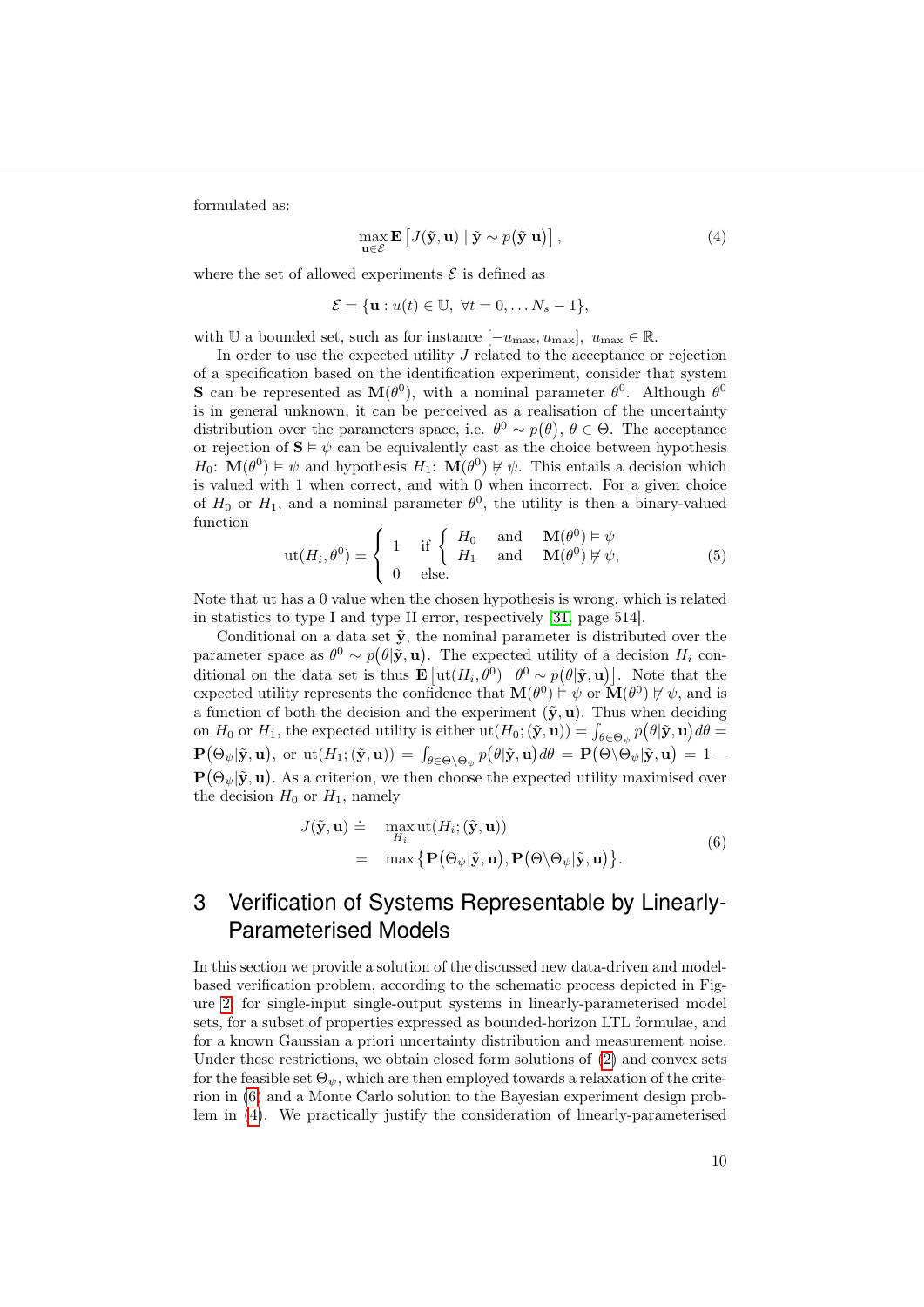model sets since for any linear system there exists a set of linearly-parameterised models capable of representing it. Linearly-parameterised model sets such as orthonormal basis function parameterisations are able to represent a wide set of systems [\[32,](#page-17-4) Chapter 4 and 7],[\[33\]](#page-17-5). Models M within a linearly-parameterised model class  $G$  have the following state-space realisation:

$$
\mathbf{M}(\theta): \begin{cases} x(t+1) = Ax(t) + Bu(t), \\ \hat{y}(t,\theta) = \theta^T x(t) \end{cases}
$$
(7)  

$$
\theta = \begin{bmatrix} \theta_1 & \dots & \theta_n \end{bmatrix}^T \in \Theta \subset \mathbb{R}^n,
$$

and are (linearly) parameterised by  $\theta \in \Theta$ . We assume that the system has a representation  $\mathbf{M}(\theta^0)$  in this model set, with unknown parameter  $\theta^0$ , and has an output denoted as  $y_0(t) = \hat{y}(t, \theta^0)$ . It is assumed that the initial state of the system and of the model representing it is  $x(0) = 0$ , both in the identification experiment and for the verification of the property. The noise disturbance,  $e(t)$ , on the measurement  $\tilde{y}(t) = y_0(t) + e(t)$  is assumed to be an additive zeromean, white, Gaussian-distributed measurement noise with variance  $\sigma_e^2$  that is uncorrelated with the input. The following theorem can be derived for properties defined on the model output  $y_0(t)$  (the proof can be found in the Appendix).

<span id="page-10-2"></span>Theorem 2. Consider a linearly-parameterised model set, a bounded polyhedron for the set of initial states  $x(0) \in \mathbb{X}_0$ , and inputs  $u(t) \in \mathbb{U}$  for  $t \geq 0$ . For every specification  $\psi$  expressed within the LTL fragment  $\psi := \sigma | \bigcirc \psi | \psi_1 \wedge \psi_2$ , with  $\sigma \in \Sigma$ , the feasible set of parameters  $\Theta_{\psi} = {\theta \in \Theta : \mathbf{M}(\theta) \models \psi}$  is a polyhedron.

Several observations can be made. Firstly, the number of half planes characterising the set  $\Theta_{\psi}$  may quickly increase with the time bound of the LTL formula  $\psi$  (that is, with the repeated application of the  $\bigcirc$  operator), and with the cardinality of the atomic propositions in the alphabet  $\Sigma$ . Secondly, the extension beyond the LTL fragment discussed above may lead to feasible sets that are in general not convex, and is therefore left for future work. The assumption on the initial state  $x(0) = 0$  can be relaxed without consequences as long as the set of initial states of the parameterised models is independent of the parameterisation.

#### Recursive Parametric Inference

Let us denote the  $(k + 1)$ -th iteration of the verification algorithm in Figure [2](#page-6-0) as a combination of input design, experiment, and Bayesian identification starting from the prior knowledge gathered in the previous iterations. At the first iteration, the available knowledge is structured into a prior distribution  $\mathcal{N}(\mu_0, R_0)$  over the parameter space, a multi-variate Gaussian with mean  $\mu_0$ and variance  $R_0$ . Employing Bayesian inference for the iterations of the identification procedure, the probability distributions in [\(2\)](#page-8-0) and [\(3\)](#page-8-1) can be computed recursively. At the  $(k+1)$ -th iteration the available knowledge is expressed as a prior  $p(\theta) = \mathcal{N}(\mu_k, R_k)$  and in combination with data sets **u**,  $\tilde{\mathbf{y}}$  the distributions of interest are computed as

$$
p(\tilde{\mathbf{y}} \mid \theta, \mathbf{u}) = \mathcal{N}\big(\Phi^T(\mathbf{u})\theta, I\sigma_e^2\big),\tag{8a}
$$

$$
p(\tilde{\mathbf{y}} \mid \mathbf{u}) = \mathcal{N}\big(\Phi^T(\mathbf{u})\mu_k, R_{\tilde{\mathbf{y}}}\big),\tag{8b}
$$

<span id="page-10-1"></span><span id="page-10-0"></span>
$$
R_{\tilde{\mathbf{y}}} = \begin{bmatrix} \sigma_e^2 + \Phi^T(\mathbf{u}) R_k \Phi(\mathbf{u}) \end{bmatrix},
$$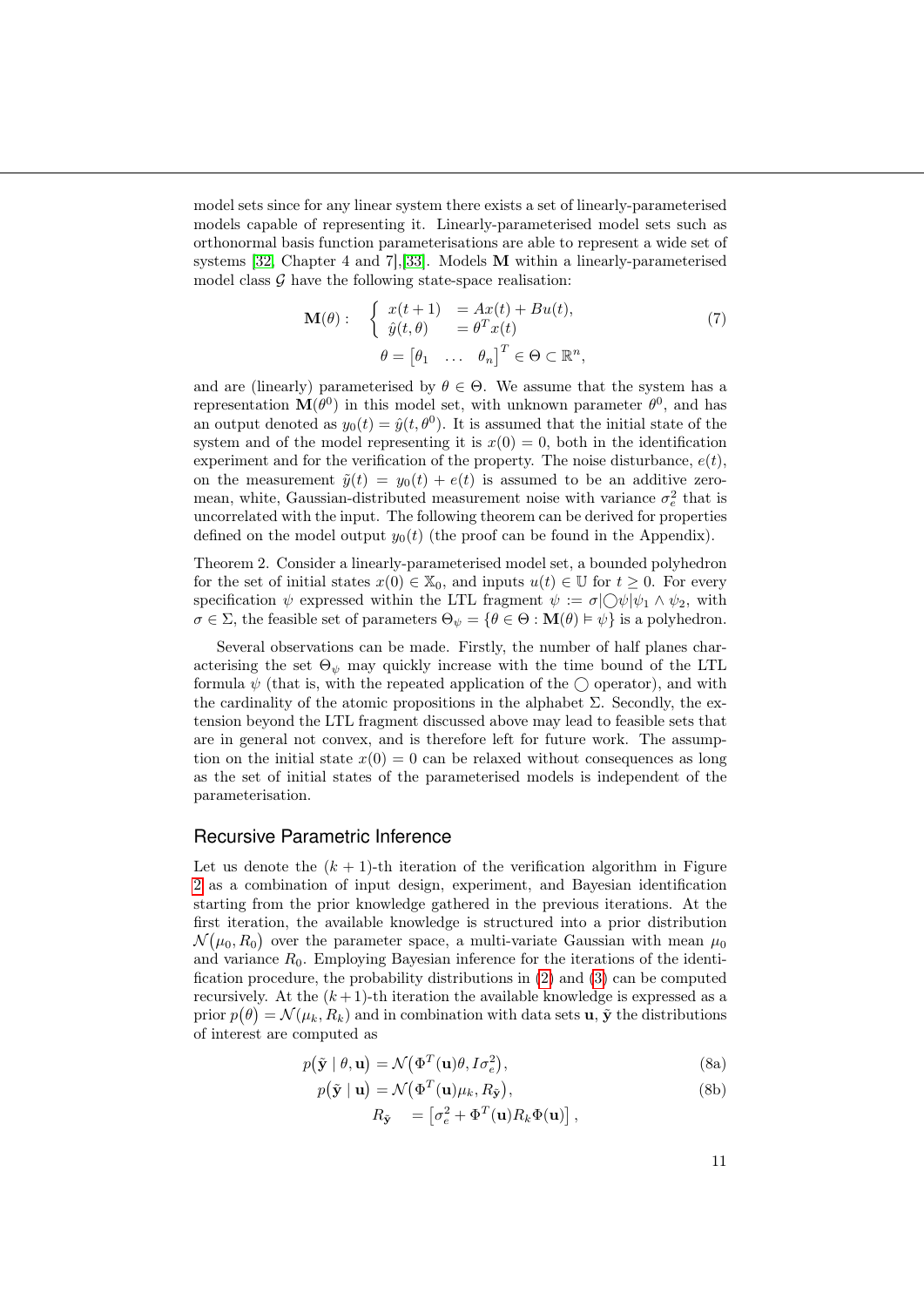<span id="page-11-0"></span>
$$
p(\theta | \tilde{\mathbf{y}}, \mathbf{u}) = \mathcal{N}(\mu_{k+1}, R_{k+1}),
$$
\n
$$
R_{k+1} = \left[R_k^{-1} + \sigma_e^{-2} \Phi(\mathbf{u}) \Phi^T(\mathbf{u})\right]^{-1},
$$
\n
$$
\mu_{k+1} = R_{k+1} \left[R_k^{-1} \mu_k + \sigma_e^{-2} \Phi(\mathbf{u}) \tilde{\mathbf{y}}\right],
$$
\n(8c)

with  $\Phi(\mathbf{u}) = [x(1) \dots x(N_s)] \in \mathbb{R}^{n \times N_s}$ . In [\(8a\)](#page-10-0), the distribution over the expected data  $\tilde{\mathbf{y}} = [y(1) \dots y(N_s)]^T$ , conditioned on the parameter  $\theta$  and the input sequence u, can be computed through the distribution of the measurement noise. Its mean is a linear mapping of the input data to the matrix  $\Phi(\mathbf{u})$ . Marginalised over the prior distribution, this is the data distribution con-ditioned on the input alone, as per [\(8b\)](#page-10-1). The posterior distribution  $p(\theta | \tilde{\mathbf{y}}, \mathbf{u})$ [\(8c\)](#page-11-0) provides an expression for [\(2\)](#page-8-0), and corresponds to the prior distribution for the  $(k+2)$ -th iteration.

#### Bayesian  $\Theta_{\psi}$ -Optimal Experiment

We solve approximatively the optimisation problem related to experiment design via an empirical approximation of the objective function and an input parameterisation.

Consider the experiment design problem  $\max_{\mathbf{u}\in\mathcal{E}} \mathbf{E}[J(\tilde{\mathbf{y}}, \mathbf{u}) | \tilde{\mathbf{y}} \sim p(\tilde{\mathbf{y}} | \mathbf{u})]$ with  $J(\tilde{y}, u)$  the expected utility as given in [\(6\)](#page-9-1). Note that the posterior distribution  $p(\theta | \tilde{\mathbf{y}}, \mathbf{u}) = \mathcal{N}(\mu_{k+1}, R_{k+1}),$  hence  $J(\tilde{\mathbf{y}}, \mathbf{u})$  depends on the measurements  $\tilde{\mathbf{y}}$  only through  $\mu_{k+1}$ , as in [\(8c\)](#page-11-0). It follows that the optimisation problem can be written as an expected value over  $\mu_{k+1}$  (instead of  $\tilde{\mathbf{y}}$ ), reducing the complexity of the problem from the horizon of the data to the dimensionality of the parameterisation,

$$
\max_{\mathbf{u}\in\mathcal{E}} \quad \int_{\Theta} \max \left\{ \mathbf{P}(\Theta_{\psi}|\mu_{k+1}, \mathbf{u}), \mathbf{P}(\bar{\Theta}_{\psi}|\mu_{k+1}, \mathbf{u}) \right\} \\ \times p(\mu_{k+1}|\mathbf{u}) d\mu_{k+1}, \text{ with } \bar{\Theta}_{\psi} = \Theta \setminus \Theta_{\psi} \tag{9}
$$

<span id="page-11-1"></span>s.t.  $\mathcal{N}(\mu_{k+1}|\mathbf{u}) = \mathcal{N}(\mu_k, R_k - R_{k+1}).$ 

As an affine transformation of the measurements  $\tilde{\mathbf{y}}$ , the posterior mean  $\mu_{k+1}$  is a random variable with a Gaussian distribution as  $\mu_{k+1} = R_{k+1} \left[ R_k^{-1} \mu_k + \sigma_e^{-2} \Phi(\mathbf{u}) \tilde{\mathbf{y}} \right]$ . Using this mean, a practical lower approximation of the maximisation inside the integral is found as  $\mathbf{P}(\Theta_{\psi}|\tilde{\mathbf{y}}, \mathbf{u}) = \int_{\Theta_{\psi}} p(\theta|\mu_{k+1}, \mathbf{u}) d\theta$  for  $\mu_{k+1} \in \Theta_{\psi}$ , and  $1 - P(\Theta_{\psi} | \tilde{\mathbf{y}}, \mathbf{u})$  else. This provides a relaxed version of [\(9\)](#page-11-1), expressed as

<span id="page-11-2"></span>
$$
\max_{\mathbf{u}\in\mathcal{E}} \int_{\Theta_{\psi}} \int_{\Theta_{\psi}} p(\theta|\mu_{k+1}, \mathbf{u}) p(\mu_{k+1}|\mathbf{u}) d\theta d\mu_{k+1} + \int_{\Theta_{\psi}} \int_{\Theta_{\psi}} p(\theta|\mu_{k+1}, \mathbf{u}) p(\mu_{k+1}|\mathbf{u}) d\theta d\mu_{k+1}.
$$
\n(10)

The combined distribution of  $\theta$  and  $\mu_{k+1}$ , denoted by variable  $\underline{\theta} = \begin{bmatrix} \theta^T & \mu_{k+1}^T \end{bmatrix}^T$ , has a normal distribution  $p(\underline{\theta} | \mathbf{u}) = \mathcal{N}(\mu_{\underline{\theta}}, R)$ , with mean  $\mu_{\underline{\theta}}^T = [\mu_k \ \mu_k]^T$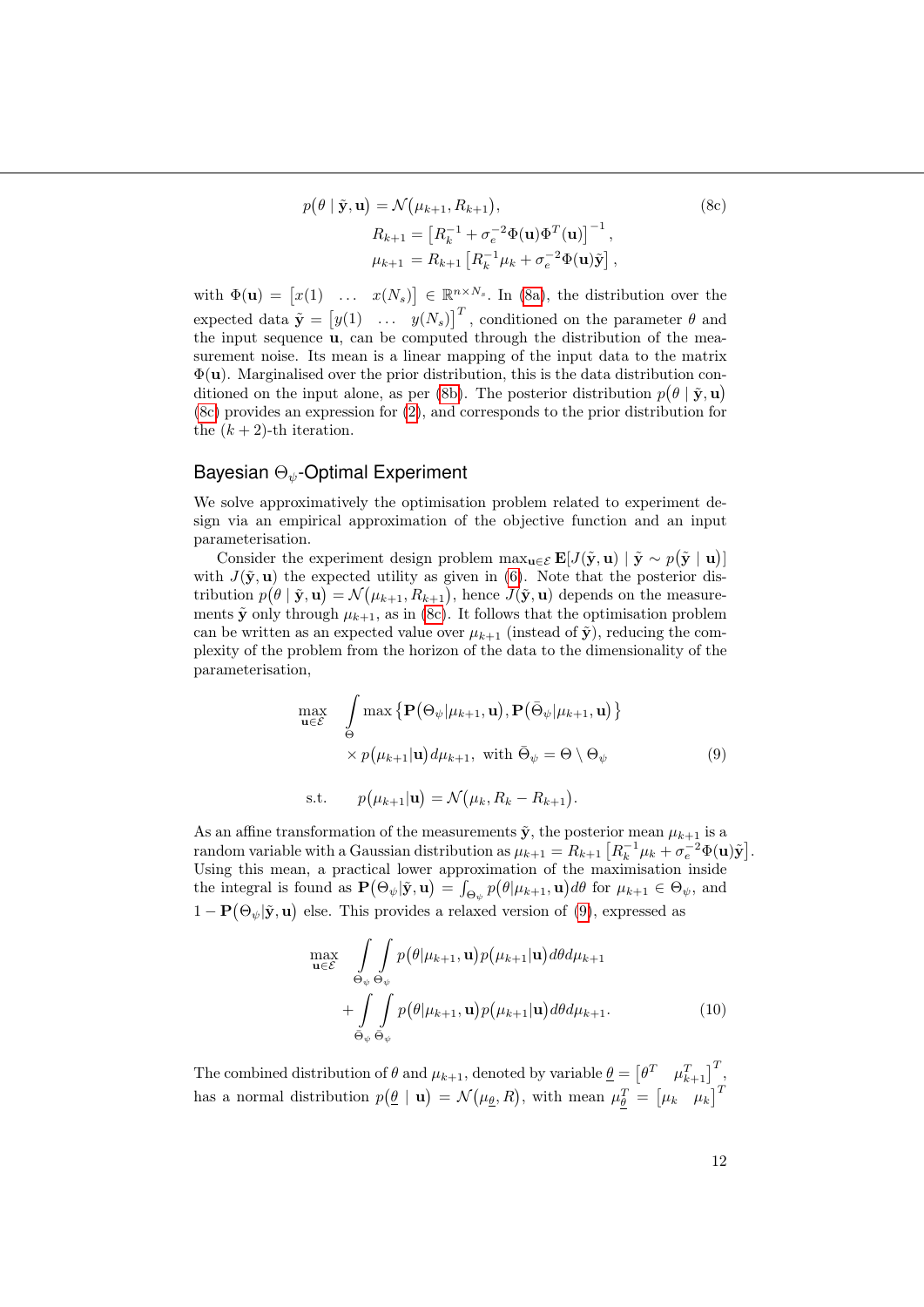and covariance matrix

$$
R = \begin{bmatrix} R_k & (R_k - R_{k+1}) \\ (R_k - R_{k+1}) & (R_k - R_{k+1}) \end{bmatrix}.
$$

Since the integral in [\(10\)](#page-11-2) cannot in general be computed analytically, we can either compute it with an efficient numerical method or we can empirically approximate it.

Remark 3 (Numerical methods). Efficient numerical methods to compute the integral of multivariate densities over polytopes [\[34\]](#page-17-6) are not an option. This is because these methods would approximate, depending on the mean of the prior, either the first term in [\(10\)](#page-11-2) (the integral over  $\Theta_{\psi} \times \Theta_{\psi}$ ) and neglect the second term, or the opposite. From a practical point of view this would make sense, since when the prior  $\mu_k$  is in  $\Theta_{\psi}$  we would expect the value of  $\int_{\bar{\Theta}_\psi} \int_{\bar{\Theta}_\psi} p\big(\theta|\mu_{k+1},\mathbf{u}\big) p\big(\mu_{k+1}|\mathbf{u}\big) d\theta d\mu_{k+1}$  to be very small. But it can be observed that in the case of  $\mu_k \in \Theta_{\psi}$  the second term is strictly increasing for a decrease in the variance of the posterior density  $p(\theta | \tilde{\mathbf{y}})$ , whereas the first term is not. In conclusion, we opt for the alternative use of a Monte-Carlo approximation of the objective.

Let  $\epsilon$  be a dummy random variable with density distribution  $\mathcal{N}(\underline{0}, I)$ , which is independent of the decision variable u. The value of the relaxed optimisation problem [\(10\)](#page-11-2) can be approximated as

<span id="page-12-0"></span>
$$
\hat{\mathbf{E}}J \approx \frac{1}{M} \sum_{i=1}^{M} \mathbf{1}_{(\Theta_{\psi} \times \Theta_{\psi}) \cup (\bar{\Theta}_{\psi} \times \bar{\Theta}_{\psi})} (\mu_{\underline{\theta}} + \Lambda \epsilon_{i}), \tag{11}
$$

with M realisations of  $\epsilon_i \sim \mathcal{N}(\underline{0}, I)$  and  $\Lambda \Lambda^T = R$ . The realisations of  $\mu_{\underline{\theta}}$  +  $\Lambda \epsilon_i$  have the same density distribution as  $\underline{\theta} \sim \mathcal{N}(\mu_{\underline{\theta}}, R)$ . Hence, for a given input  $\mathbf{u}$ , [\(11\)](#page-12-0) is an unbiased estimate of [\(10\)](#page-11-2) and it is also consistent, i.e., for  $M \to \infty$  the estimated objective converges to the optimisation objective in [\(10\)](#page-11-2) with probability 1. The  $N_s$  decision variables of **u** can be reduced by a parameterisation of the input signal **u** as  $u(t) = \sum_{k=1}^{n_p} \beta_k \sin(\omega_k t + \alpha_k)$ , with parameters  $\alpha_k \in [0, 2\pi]$  and  $\beta_k \in [0, \infty)$  for  $k = 1, \dots, n_p$  at predefined frequencies  $\omega_k$ .

### Case Study: Bounded-time Safety Verification of a Physical System

Consider a system S with input signals with support  $u(t) \in \mathcal{U} = [-0.2, 0.2]$ . For simplicity let us select a fixed initial state  $x_0 = \begin{bmatrix} 0 & 0 \end{bmatrix}^T$ . Verify whether the output  $y_0(t)$  remains within the interval  $\mathcal{I} = [-0.5, 0.5]$ , labeled as  $\iota$ , for the next 4 time steps. Introduce accordingly the alphabet  $\Sigma = {\iota, \tau}$  and the labelling map  $L : L(y) = \iota, \forall y \in \mathcal{I}, L(y) = \tau, \forall y \in \mathcal{Y} \setminus \mathcal{I}.$  Now check whether the following finite-horizon LTL property holds:  $S \models \bigwedge_{i=1}^{4} (\bigcirc)^{i} \iota$ . We assume that system  $S$  can be represented as an element of a model set  $G$  with transfer functions characterised by second-order Laguerre-basis functions [\[35\]](#page-17-7) (a special case of orthonormal basis functions), which translates to the following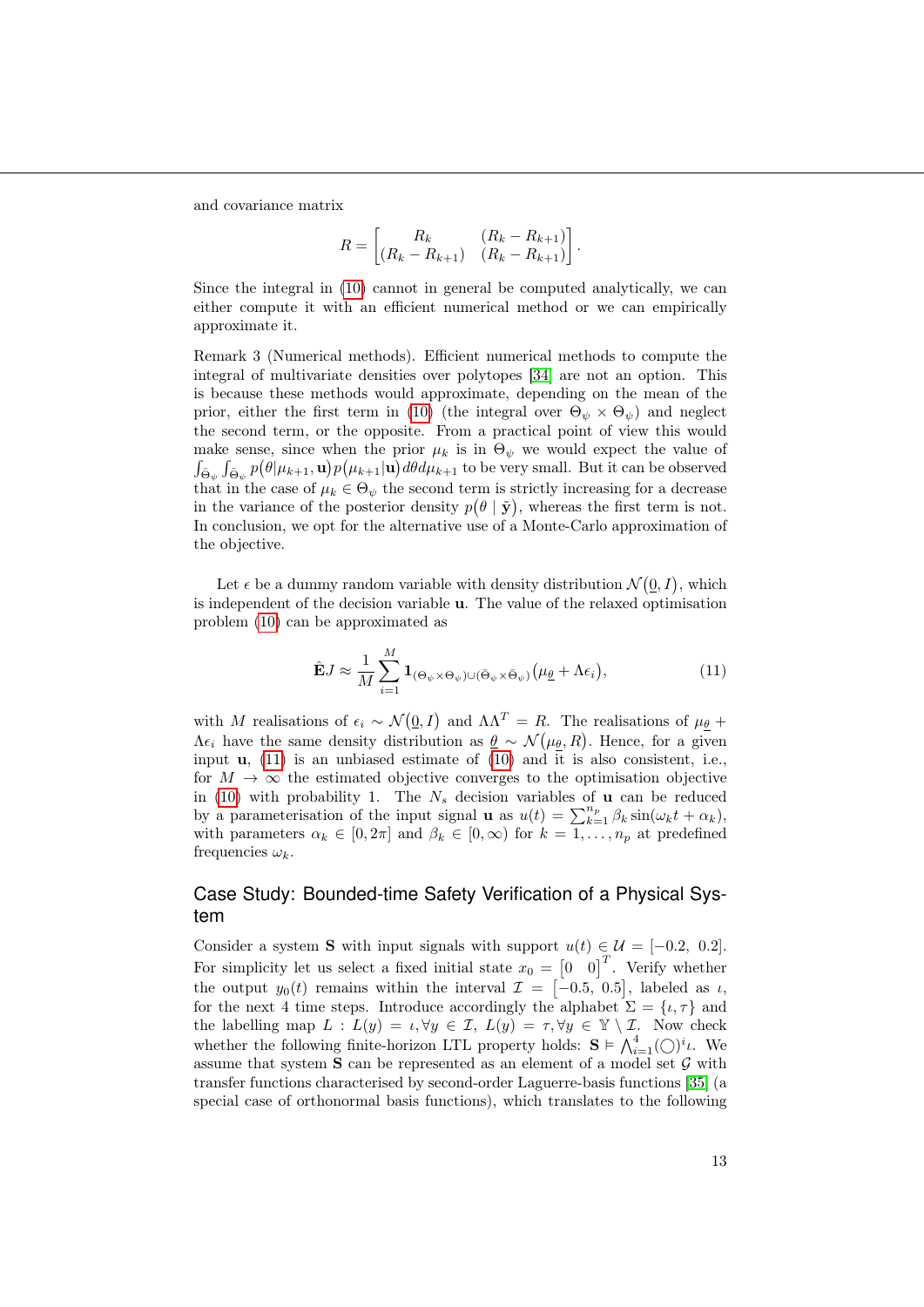

<span id="page-13-0"></span>Figure 3: The green region in the parameter space  $[\theta_1 \ \theta_2]^T$  is the feasible set of the case study. The contour lines give the density function of a possible aposteriori distribution over the parameter space (for confidence quantification).

parameterised state-space representation:

$$
x(t+1) = \begin{bmatrix} a & 0 \ 1 - a^2 & a \end{bmatrix} x(t) + \begin{bmatrix} \sqrt{1 - a^2} \\ (-a)\sqrt{1 - a^2} \end{bmatrix} u(t),
$$
  

$$
\hat{y}(t, \theta) = \theta^T x(t).
$$

The coefficient a is chosen to be  $a = 0.4$ . We further consider, as prior available knowledge on the system, a distribution  $p(\theta) = \mathcal{N}(\mu_k, R_k)$  on the model class, and a known variance  $\sigma_e^2 = 0.5$  for the white additive measurement noise. The output of the computation of the feasible set is in Figure [3.](#page-13-0) We are interested in an experiment of length  $N_s = 100$  with the input parameterised as a multi-sine with discrete frequencies  $(\omega_0, 2\omega_0, \ldots, 5\omega_0)$  and fundamental frequency  $\omega_0 =$  $2\pi/10$ .

The results of the experiment design problem are given in Figure [4](#page-14-0) and compared to the results for a classical D-optimal experiment design [\[36\]](#page-17-8) on a single iteration of the verification algorithm in Figure [2.](#page-6-0) For D-optimality we minimise the determinant of  $R_{k+1}$ . Both the  $\Theta_{\psi}$ - and D-optimal experiment designs have been performed for priors with several different mean values  $\mu_k$ , and with a fixed variance of  $R_k = 0.2I_{2\times 2}$ . Note that the D-optimal experiment is independent of the prior mean.

After designing an experiment **u**, the optimisation objective  $\mathbf{E} [J(\tilde{\mathbf{y}}, \mathbf{u}) | \tilde{\mathbf{y}} \sim p(\tilde{\mathbf{y}} | \mathbf{u})]$ is evaluated empirically. For this 400 data samples  $\tilde{y}$  are drawn from the distribution  $p(\tilde{\mathbf{y}}|\mathbf{u})$ , first drawing a parameterisation from the prior distribution  $\theta \sim p(\theta)$ , and subsequently performing an identification experiment. In Figure [4](#page-14-0) the empirical evaluation of  $\mathbf{E}[J(\tilde{\mathbf{y}}, \mathbf{u})]$  for both the  $\Theta_{\psi}$ - and D- optimal experiment designs are plotted together with the attainable result without performing additional experiments  $\max\{P(\Theta_{\psi}), P(\bar{\Theta}_{\psi})\}$ . Note that the figure displays in fact the values  $1 - \mathbf{E}J$  and  $1 - \max\{\mathbf{P}(\Theta_{\psi}), \mathbf{P}(\bar{\Theta}_{\psi})\}\)$  for convenience, and also give the standard deviation of the empirical evaluations.

In Figure [4,](#page-14-0) the result shows that the empirical value of  $\mathbf{E}[J]$  is higher for the  $\Theta_{\psi}$ -optimal experiment design than for the D-optimal experiment design for all the given mean values. It can be observed that this is especially significant when  $\max\{P(\Theta_{\psi}), P(\bar{\Theta}_{\psi})\}$  is smaller. The authors have observed that in this case the posterior variances of the  $\Theta_{\psi}$ - optimal experiment design tend to align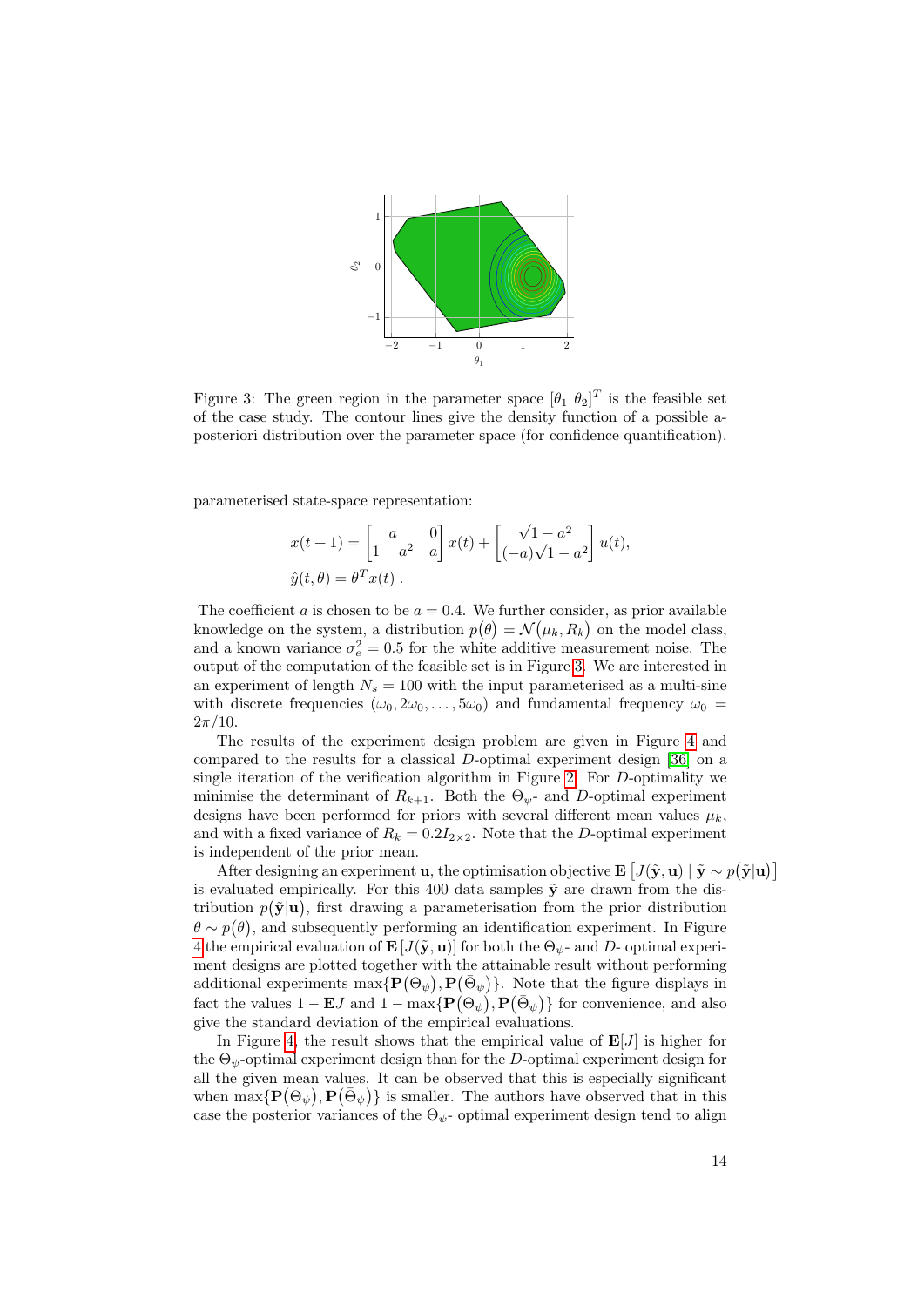

<span id="page-14-0"></span>Figure 4: Empirical evaluation of  $1 - E[J]$  on the horizontal axis for the safety verification case study for both the  $\Theta_{\psi}$ -optimal (red bar, top) and the Doptimal experiment design (grey bar, below). The wider light grey bar gives  $1-\max\{\mathbf{P}(\Theta_{\psi}), \mathbf{P}(\bar{\Theta}_{\psi})\}.$  The means of the priors in the experiment design are given on the vertical axis. On the bars for the empirical evaluation of  $1 - \mathbf{E}[J]$ , their standard deviation is also drawn on the bars by the symbol  $\vdash$ .

with the closest faces of the feasible region. For mean values that lie farther from the boundaries of the feasible region such as  $[1\ 0]^T$  and  $[-1\ 0]^T$ , the  $\max\{\mathbf{P}(\Theta_{\psi}),\mathbf{P}(\bar{\Theta}_{\psi})\}\$ is already quite big and the difference between the  $\Theta_{\psi}$ and D- optimal design is less significant. It can be concluded that the  $\Theta_{\psi}$ optimal experiment gives a significant improvement with respect to  $E[J]$  in comparison to the D-optimal solution.

# 4 Conclusions and Future Work

This paper has contributed to an original research line interested in data-driven and model-based property verification. This is studied first by formalising a Bayesian methodology to compute the confidence in a formal property using measurements of the system, which is facilitated by the derivation of a feasible set of parameters for linearly parameterised models; second, by defining a Bayesian experiment design problem, which selects the input with the goal of efficient verification of formal properties.

This contribution is only a first step towards a practically useful application of formal methods techniques for the verification and design of safety-critical systems, of which no exact models are known. The present work builds heavily on underlying assumptions such as the knowledge of the exact model structure (which is limited to linearly parameterised models) and of the exact noise dynamics.

Extending this work to more general model structures and noise dynamics is of interest, alongside considering more complex linear-time properties. Further,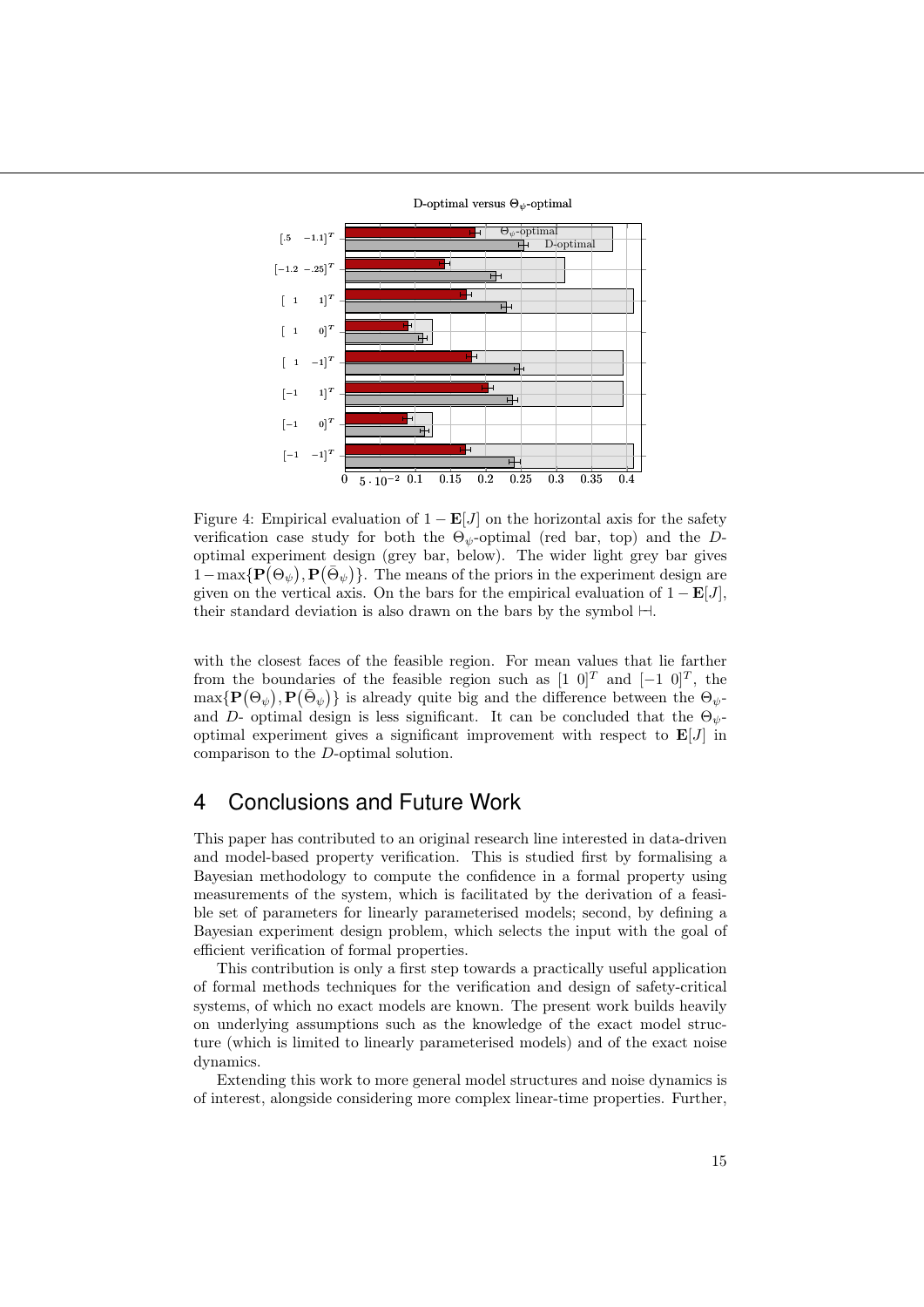future work will consider the use of this theory as a practical tool for property optimisation via controller synthesis.

# 5 acknowledgement

We would like to acknowledge the support of the Netherlands Organisation for Scientific Research and of the Dutch Institute of Systems and Control.

### **References**

- <span id="page-15-0"></span>[1] E. M. E. Clarke, "The birth of model checking," in 25 Years Model Checking (O. Grumberg and H. Veith, eds.), vol. 5000 of LNCS, pp. 1–26, Springer, 2008.
- <span id="page-15-1"></span>[2] M. Y. M. Vardi, "From Philosophical to Industrial Logics," in Proc. 3rd Indian Conf. Log. Its Appl., ICLA '09, (Berlin, Heidelberg), pp. 89–115, Springer-Verlag, 2009.
- <span id="page-15-2"></span>[3] P. Tabuada and G. J. Pappas, "Model Checking LTL over Controllable Linear Systems Is Decidable," Hybrid Syst. Comput. Control, vol. 2623, pp. 498–513, 2003.
- <span id="page-15-3"></span>[4] C. Belta, A. Bicchi, M. Egerstedt, E. Frazzoli, E. Klavins, and G. J. Pappas, "Symbolic planning and control of robot motion," Robot. Autom. IEEE Trans., vol. 14, no. 1, pp. 61–70, 2007.
- <span id="page-15-4"></span>[5] N. Saeedloei and G. Gupta, "A logic-based modeling and verification of CPS," ACM SIGBED Rev., vol. 8, pp. 31–34, June 2011.
- <span id="page-15-5"></span>[6] B. Yordanov, G. Batt, and C. Belta, "Model Checking Discrete-Time Piecewise Affine Systems: Application to Gene Networks," in Eur. Control Conf., 2007.
- <span id="page-15-6"></span>[7] E. Aydin Gol and C. Belta, "An additive cost approach to optimal Temporal Logic control," Control Conf. (ACC), 2014, 2014.
- <span id="page-15-7"></span>[8] H. L. S. Younes and R. G. Simmons, "Probabilistic verification of discrete event systems using acceptance sampling," Comput. Aided Verif., 2002.
- <span id="page-15-8"></span>[9] D. Henriques, J. G. Martins, P. Zuliani, A. A. Platzer, and E. M. Clarke, "Statistical Model Checking for Markov Decision Processes," in Quant. Eval. Syst. (QEST), 2012 Ninth Int. Conf., pp. 84–93, Ieee, Sept. 2012.
- <span id="page-15-9"></span>[10] K. Sen, M. Viswanathan, and G. Agha, "Statistical model checking of blackbox probabilistic systems," in Comput. Aided Verif. (R. Alur and D. Peled, eds.), vol. 3114 of LNCS, pp. 399–401, Springer, Springer Berlin Heidelberg, 2004.
- <span id="page-15-10"></span>[11] A. Legay, B. Delahaye, and S. Bensalem, "Statistical Model Checking: An Overview," in Runtime Verif., vol. 6418 of LNCS, pp. 122–135, Springer Berlin Heidelberg, 2010.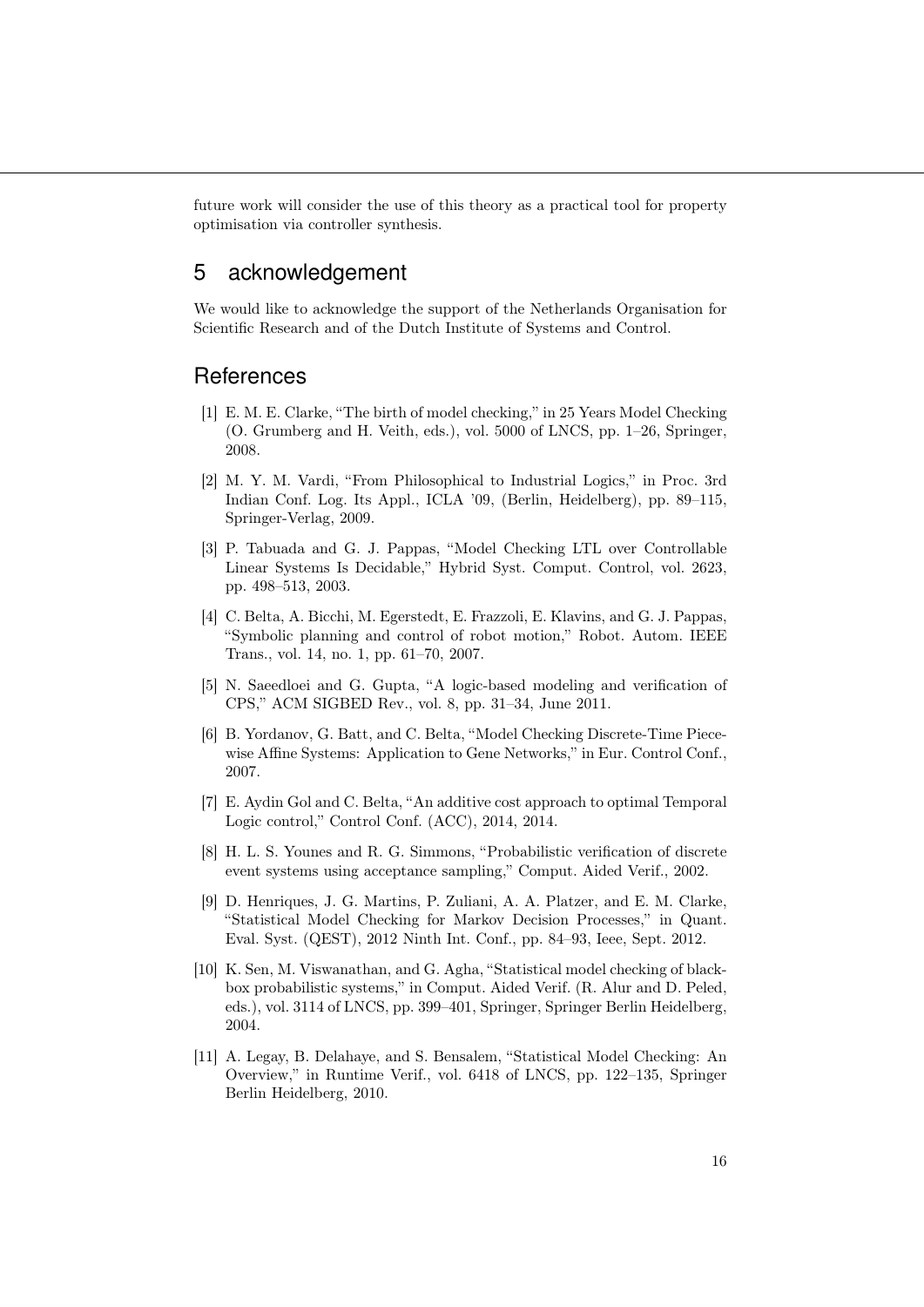- <span id="page-16-5"></span>[12] H. L. S. Younes, "Probabilistic verification for "black-box" systems," Comput. Aided Verif., pp. 253–265, 2005.
- <span id="page-16-6"></span>[13] A. Legay and S. Sedwards, "Lightweight Monte Carlo Algorithm for Markov Decision Process Verification," CoRR, p. 17, Oct. 2013.
- <span id="page-16-7"></span>[14] K. Sen, M. Viswanathan, and G. Agha, "Learning continuous time Markov chains from sample executions," in First Int. Conf. Quant. Eval. Syst. 2004. QEST 2004. Proceedings., pp. 146–155, IEEE, Sept. 2004.
- <span id="page-16-8"></span>[15] H. Mao, Y. Chen, M. Jaeger, T. D. Nielsen, K. G. Larsen, and B. Nielsen, "Learning Markov Decision Processes for Model Checking," Electron. Proc. Theor. Comput. Sci., vol. 103, pp. 49–63, Dec. 2012.
- <span id="page-16-9"></span>[16] H. Mao and M. Jaeger, "Learning and Model-Checking Networks of I/O Automata.," in Proc. Fourth Asian Conf. Mach. Learn., 2012.
- <span id="page-16-10"></span>[17] Y. Chen and T. T. D. Nielsen, "Active Learning of Markov Decision Processes for System Verification," Mach. Learn. Appl. (, vol. 2, pp. 289–294, Dec. 2012.
- <span id="page-16-11"></span>[18] E. Bartocci, L. Bortolussi, and G. Sanguinetti, "Learning temporal logical properties discriminating ECG models of cardiac arrhytmias," arXiv preprint arXiv:1312.7523, 2013.
- <span id="page-16-12"></span>[19] L. Bortolussi and G. Sanguinetti, "Learning and Designing Stochastic Processes from Logical Constraints," in Quant. Eval. Syst. (K. Joshi, M. Siegle, M. Stoelinga, and P. R. D'Argenio, eds.), vol. 8054 of LNCS, pp. 89–105, Springer Berlin Heidelberg, 2013.
- <span id="page-16-13"></span>[20] L. Bortolussi and G. Sanguinetti, "Smoothed model checking for uncertain continuous time markov chains," CoRR, vol. abs/1402.1450, 2014.
- <span id="page-16-0"></span>[21] H. Hjalmarsson, "From experiment design to closed-loop control," Automatica, vol. 41, pp. 393–438, Mar. 2005.
- <span id="page-16-1"></span>[22] X. Bombois, G. Scorletti, M. Gevers, P. M. J. Van den Hof, and R. Hildebrand, "Least costly identification experiment for control," Automatica, vol. 42, pp. 1651–1662, Oct. 2006.
- <span id="page-16-2"></span>[23] H. Hjalmarsson, "System Identification of Complex and Structured Systems," Eur. J. Control, vol. 15, pp. 275–310, Jan. 2009.
- <span id="page-16-3"></span>[24] D. V. Lindley, "The philosophy of statistics," J. R. Stat. Soc. Ser. D (The Stat., vol. 49, no. 3, pp. 293–337, 2011.
- <span id="page-16-4"></span>[25] C. R. Rojas, J. S. Welsh, G. C. Goodwin, and A. Feuer, "Robust optimal experiment design for system identification," Automatica, vol. 43, pp. 993– 1008, June 2007.
- <span id="page-16-14"></span>[26] V. Peterka, "Bayesian Approach to System Identification," Trends Prog. Syst. Identif., 1981.
- <span id="page-16-15"></span>[27] G. Frehse, S. K. S. Jha, and B. H. Krogh, "A counterexample-guided approach to parameter synthesis for linear hybrid automata," Hybrid Syst. Comput. Control, vol. 4981, pp. 187–200, 2008.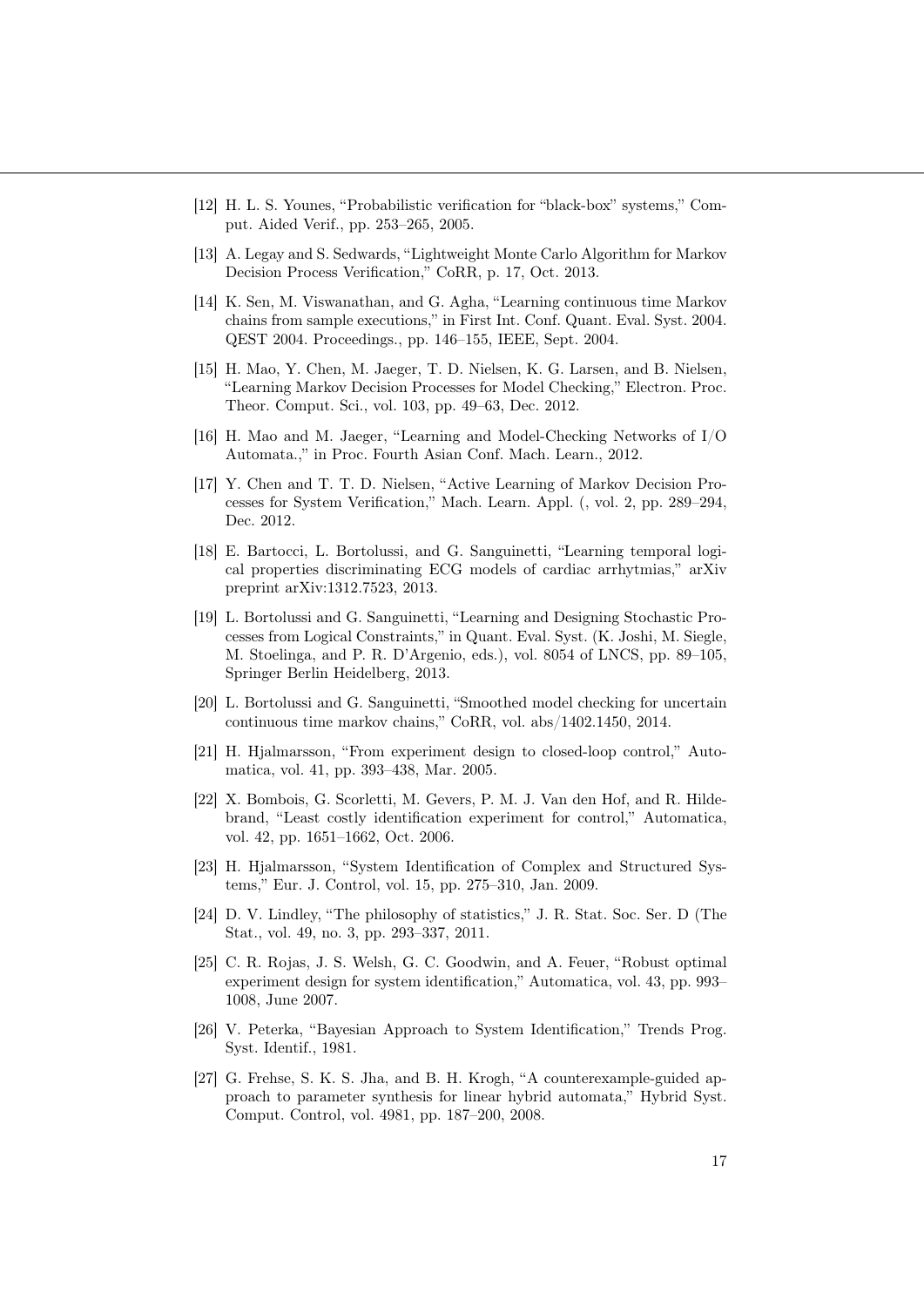- <span id="page-17-0"></span>[28] G. Batt, C. Belta, and R. Weiss, "Model checking genetic regulatory networks with parameter uncertainty," Hybrid Syst. Comput. Control, vol. 4416, pp. 61–75, 2007.
- <span id="page-17-1"></span>[29] T. T. Henzinger and H. Wong-Toi, Using HyTech to synthesize control parameters for a steam boiler, vol. 1165 of LNCS. Springer Berlin Heidelberg, 1996.
- <span id="page-17-2"></span>[30] L. Brim, M. Ceska, S. Drazan, and D. Safranek, "On Robustness Analysis of Stochastic Biochemical Systems by Probabilistic Model Checking," arXiv Prepr. arXiv1310.4734, 2013.
- <span id="page-17-3"></span>[31] K. S. Shanmugan and A. M. Breipohl, Random Signals: Detection, Estimation and Data Analysis. Wiley, 1988.
- <span id="page-17-4"></span>[32] P. S. C. Heuberger, P. M. J. Van den Hof, and B. Wahlberg, Modelling and identification with rational orthogonal basis functions. Springer, 2005.
- <span id="page-17-5"></span>[33] P. M. J. Van den Hof, P. S. C. Heuberger, and J. Bokor, "System identification with generalized orthonormal basis functions," Automatica, vol. 31, no. 12, pp. 1821–1834, 1995.
- <span id="page-17-6"></span>[34] L. Blackmore and M. Ono, "Convex chance constrained predictive control without sampling," in Proc. AIAA Guid. Navig. Control Conf., 2009.
- <span id="page-17-7"></span>[35] P. S. C. Heuberger, P. M. J. den Hof, and O. H. Bosgra, "A generalized orthonormal basis for linear dynamical systems," , IEEE Trans., vol. 40, pp. 451–465, Mar. 1995.
- <span id="page-17-8"></span>[36] M. Gevers, X. Bombois, and R. Hildebrand, "Optimal experiment design for open and closed-loop system identification," Communications in Information and Systems, pp. 1–24, 1944.
- <span id="page-17-9"></span>[37] C. Belta, L. Habets, and V. Kumar, "Control of multi-affine systems on rectangles with applications to hybrid biomolecular networks," in Decision and Control, 2002, Proceedings of the 41st IEEE Conference on, vol. 1, pp. 534–539, IEEE, 2002.

## A Feasible Set

In this appendix we prove Theorem [2,](#page-10-2) which states that under certain conditions a fragment of BLTL defined over linearly parameterised models results in feasible polytopes in the parameter space. Let  $\otimes$  denote the Kronecker product. Consider the input set U to be the convex hull of U, i.e.  $conv(U) = U$ . Let the model set be given as  $\mathbf{M}(\theta) = (A, B, \theta^T, d)$  where d can be either a constant, a parameter or zero. In the derivation we treat it as a parameter. Thus the parameterisation is  $[\theta^T, d] \in \mathbb{R}^{n+1}$ . We specifically chose this realisation of the model as the mapping from input to state does not depend on the parameterisation. This gives a initial condition which is not dependent on the parameterisation.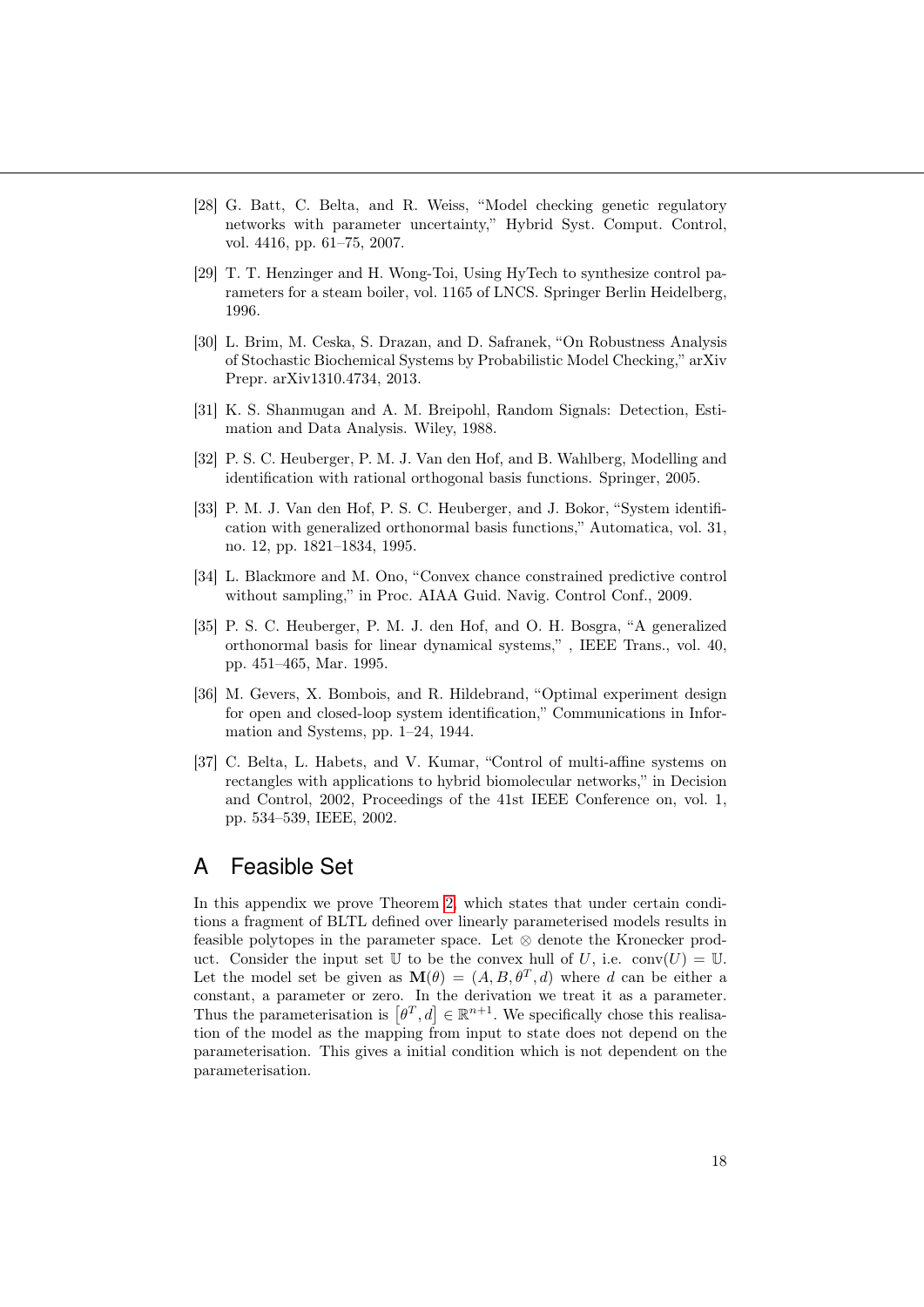<span id="page-18-1"></span>Lemma 4. For every specification  $\psi$  composed from syntax fragment  $\psi$ :  $p[\bigcirc \psi | \psi_1 \wedge \psi_2]$  and for every  $\theta \in \Theta$ : the model  $\mathbf{M}(\theta) = (A, B, \theta^T, d)$  with state x satisfies the specification  $\psi$ , denoted  $\langle \mathbf{M}(\theta), x \rangle \neq \psi$ , if and only if

<span id="page-18-0"></span>
$$
\left[ \left( (I_{n_{\psi} \times n_{\psi}} \otimes x^T) N_{\psi} + K_{\psi} \right) \quad D_{\psi} \right] \begin{bmatrix} \theta \\ d \end{bmatrix} < b_{\psi}.
$$
 (12)

The matrices  $N_{\psi} \in \mathbb{R}^{n_{\psi} \times n}, K_{\psi} \in \mathbb{R}^{n_{\psi} \times n}, D_{\psi} \in \mathbb{R}^{n_{\psi} \times 1}, b_{\psi} \in \mathbb{R}^{n_{\psi} \times 1}$  in the above satisfaction relation have dimensions in function of the parametrisation  $dim(\theta) = n$  and a property dependent 'dimension'  $n_{\psi}$  and are given by induction over the syntax of the specification.

The step by step built up of  $(N_{\psi}, K_{\psi}, D_{\psi}, b_{\psi})$  for syntax  $\psi := p \circ \psi | \psi_1 \wedge \psi_2$ is given. For any atomic propositions  $\langle \mathbf{M}(\theta), x \rangle \models p_i \Leftrightarrow A_{p_i} y \langle b_{p_i} \rangle$  with  $A_{p_i} \in \mathbb{R}$ . the matrices are  $N_{p_i} = 1_{|U|} \otimes (A_{p_i} \otimes I_{n \times n}) \in \mathbb{R}^{n \times n}$ ,  $K_{p_i} = O|U| \times n$  $\mathbb{R}^{1 \times n}$ ,  $D_{p_i} = U \otimes A_{p_i} \in \mathbb{R}^{|U| \times 1}$ , and  $b_{p_i} = 1_{|U|} \otimes b_{p_i} \in \mathbb{R}^{|U| \times 1}$ . The next operation  $\bigcirc \psi_1$  with matrices  $(N_{\psi_1}, K_{\psi_1}, D_{\psi_1}, b_{\psi_1})$  gives

$$
\begin{array}{ll} N_{\bigcirc \psi_1} & = \mathbf{1}_{|U|} \otimes \left( (I_{n_{\psi_1} \times n_{\psi_1}} \otimes A^T) N_{\psi_1} \right), \\ K_{\bigcirc \psi_1} & = U \otimes \left( (I_{n_{\psi_1} \times n_{\psi_1}} \otimes B^T) N_{\psi_1} \right) + \mathbf{1}_{|U|} \otimes K_{\psi_1}, \\ D_{\bigcirc \psi_1} & = \mathbf{1}_{|U|} \otimes D_{\psi_1} \text{ and } b_{\bigcirc \psi_1} = \mathbf{1}_{|U|} \otimes b_{\psi_1} \end{array}
$$

with dimensions  $nn_{\psi_1}|U| \times n$ ,  $n_{\psi_1}|U| \times n$ ,  $n_{\psi_1}|U| \times 1$  and  $n_{\psi_1}|U| \times 1$ . The and operation  $\psi_1 \wedge \psi_2$  for  $(N_{\psi_1}, K_{\psi_1}, D_{\psi_1}, b_{\psi_1})$  and  $(N_{\psi_2}, K_{\psi_2}, D_{\psi_2}, b_{\psi_2})$ with  $n_{\psi_1 \wedge \psi_2} = (n_{\psi_1} + n_{\psi_2})$  gives

$$
N_{\psi_1 \wedge \psi_2} = \begin{bmatrix} N_{\psi_1} \\ N_{\psi_2} \end{bmatrix}, K_{\psi_1 \wedge \psi_2} = \begin{bmatrix} K_{\psi_1} \\ K_{\psi_2} \end{bmatrix},
$$
  

$$
D_{\psi_1 \wedge \psi_2} = \begin{bmatrix} D_{\psi_1} \\ D_{\psi_2} \end{bmatrix}, \text{ and } b_{\psi_1 \wedge \psi_2} = \begin{bmatrix} b_{\psi_1} \\ b_{\psi_2} \end{bmatrix}
$$

with dimensions  $nn_{\psi_1\wedge\psi_2}\times n$ ,  $n_{\psi_1\wedge\psi_2}\times n$ ,  $n_{\psi_1\wedge\psi_2}\times 1$ , and  $n_{\psi_1\wedge\psi_2}\times 1$ .

The interpretation of [\(12\)](#page-18-0) for a formula defined over a model with initial condition  $x(0) \in \mathbb{X}_0 = \text{conv}(X_0)$  is given through the following lemma.

<span id="page-18-2"></span>Lemma 5 (Feasible set of parameters,  $\Theta_{\psi}$ ). Given a satisfaction relation <  $\mathbf{M}(\theta), x(0) > \models \psi$ , expressed as [\(12\)](#page-18-0)  $\forall x(0) \in \mathbb{X}_0$  the maximal feasible set of parameters  $\Theta_{\psi}$  is

$$
\left\{\theta\in\Theta:\bigwedge_{x_i\in X_0}\left((I_{n_{\psi}\times n_{\psi}}\otimes x_i^T)N_{\psi}+K_{\psi}\right)\theta+D_{\psi}d
$$

The set  $\Theta_{\psi}$  is a polyhedron

Theorem [2.](#page-10-2) Theorem 2 is proved by combining Lemma [4](#page-18-1) and Lemma [5.](#page-18-2) In the former, we state that there exists a multi-affine satisfaction relation in function of  $\theta$  for every formula in our basic set of formulae. The latter states that given a multi-affine satisfaction relation the feasible set  $\Theta_{\psi}$  is a polyhedron set in the parameter space.  $\Box$ 

The statements in Lemma [4](#page-18-1) and Lemma [5](#page-18-2) are proved in the following.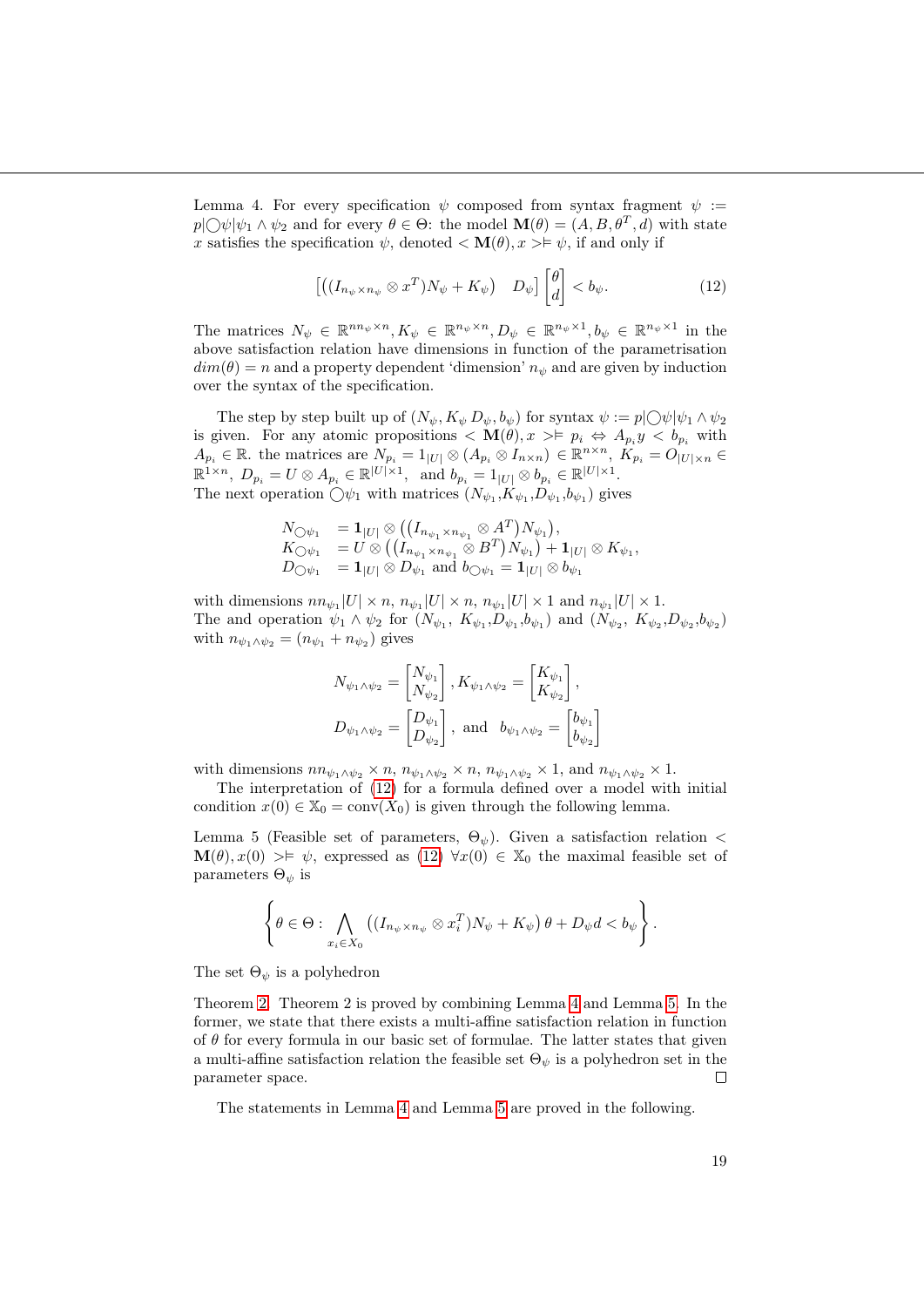Lemma [4.](#page-18-1) We derive the multi-affine inequalities for the next operator and the and operator;

Firstly for the next operator, i.e.  $\bigcirc \psi$ , suppose that there exists suitable matrices  $N_{\psi} \in \mathbb{R}^{n_{\psi} \times n}$ ,  $K_{\psi} \in \mathbb{R}^{n_{\psi} \times n}$ ,  $D_{\psi} \in \mathbb{R}^{n_{\psi} \times 1}$  and  $b_{\psi} \in \mathbb{R}^{n_{\psi} \times 1}$  representing the satisfaction of property  $\psi$  as an inequality, then for  $\bigcirc \psi$ 

$$
\langle \mathbf{M}(\theta), x(t) \rangle \models \bigcirc \psi
$$
  
\n
$$
\Leftrightarrow \forall u(t) \in \mathbb{U} : \left[ (I_{n_{\psi} \times n_{\psi}} \otimes x^{T}(t+1)) N_{\psi} + K_{\psi} D_{\psi} \right] \begin{bmatrix} \theta \\ d \end{bmatrix} \leq b_{\psi},
$$
  
\n
$$
\Leftrightarrow \forall u(t) \in \mathbb{U} : \left[ (I_{n_{\psi} \times n_{\psi}} \otimes x^{T}(t)) (I_{n_{\psi} \times n_{\psi}} \otimes A^{T}) N_{\psi} + (u(t) I_{n_{\psi} \times n_{\psi}} \otimes B^{T}) N_{\psi} + K_{\psi} D_{\psi} \right] \begin{bmatrix} \theta \\ d \end{bmatrix} \leq b_{\psi}.
$$

Since the above is an affine function in  $u(t)$ , the image of every  $u(t) \in \text{conv}(U)$ U can be expressed as a convex combination of the values at the vertices  ${u_{\min}, u_{\max}}$  [\[37\]](#page-17-9). The input is of dimensionality 1. Denote the matrix with as elements the set U by  $U = \begin{bmatrix} u_{\text{min}} & u_{\text{max}} \end{bmatrix}^T$ , and introduce the vector  $\mathbf{1}_{|U|} =$  $\begin{bmatrix} 1 & 1 \end{bmatrix}^T$ , then an equivalent expression is

$$
\Leftrightarrow \left[\mathbf{1}_{|U|} \otimes (I_{n_{\psi} \times n_{\psi}} \otimes x^{T}(t)) (I_{n_{\psi} \times n_{\psi}} \otimes A^{T}) N_{\psi}\right. \\ \left. + U \otimes (I_{n_{\psi} \times n_{\psi}} \otimes B^{T}) N_{\psi} + \mathbf{1}_{|U|} \otimes K_{\psi}\right] \theta \\ + (\mathbf{1}_{|U|} \otimes D_{\psi}) d \leq \mathbf{1}_{|U|} \otimes b_{\psi}.
$$

Having obtained  $K_{\bigcirc \psi}$ ,  $D_{\bigcirc \psi}$ , and  $b_{\bigcirc \psi}$ , now rewrite the first term to obtain  $N_{\bigcirc \psi}$ 

$$
\begin{split} & \mathbf{1}_{|U|} \otimes \left( I_{n_{\psi} \times n_{\psi}} \otimes x^{T}(t) \right) \left( I_{n_{\psi} \times n_{\psi}} \otimes A^{T} \right) N_{\psi} \\ & = \left( I_{|U| \times |U|} \mathbf{1}_{|U|} \right) \otimes \left( I_{n_{\psi} \times n_{\psi}} \otimes x^{T}(t) \right) \left( I_{n_{\psi} \times n_{\psi}} \otimes A^{T} \right) N_{\psi} \\ & = \left( I_{|U|n_{\psi} \times |U|n_{\psi}} \otimes x^{T}(t) \right) \left( \mathbf{1}_{|U|} \otimes \left( I_{n_{\psi} \times n_{\psi}} \otimes A^{T} \right) N_{\psi} \right). \end{split}
$$

Secondly, derive the matrices for the and operator,  $\psi_1 \wedge \psi_2$ . If there exists suitable matrices  $(N_{\psi_1}, K_{\psi_1}, D_{\psi_1}, b_{\psi_1})$  and  $(N_{\psi_2}, K_{\psi_2}, D_{\psi_2}, b_{\psi_2})$  for formulae  $\psi_1$  and  $\psi_2$ , then there also exists matrices  $N_{\psi_1\wedge\psi_2}$ ,  $K_{\psi_1\wedge\psi_2}$ ,  $D_{\psi_1\wedge\psi_2}$ , and  $b_{\psi_1\wedge\psi_2}$ 

$$
\langle \mathbf{M}(\theta), x(t) \rangle \models \psi_1 \land \psi_2
$$
  
\n
$$
\Leftrightarrow \bigwedge_{i \in \{1,2\}} \left[ \left( I_{n_{\psi_i} \times n_{\psi_i}} \otimes x^T(t) \right) N_{\psi_i} + K_{\psi_i} \quad D_{\psi_i} \right] \begin{bmatrix} \theta \\ d \end{bmatrix} \le b_{\psi_i}
$$
  
\n
$$
\Leftrightarrow \left[ \left( I \otimes x^T(t) \right) \begin{bmatrix} N_{\psi_1} \\ N_{\psi_2} \end{bmatrix} + \begin{bmatrix} K_{\psi_1} \\ K_{\psi_2} \end{bmatrix} \begin{bmatrix} D_{\psi_1} \\ D_{\psi_2} \end{bmatrix} \right] \begin{bmatrix} \theta \\ d \end{bmatrix} \le \begin{bmatrix} b_{\psi_1} \\ b_{\psi_2} \end{bmatrix}
$$

with  $n_{\psi_1 \wedge \psi_2} = n_{\psi_1} + n_{\psi_2}$ . This concludes the proof.

Lemma [5.](#page-18-2) The matrix valued function

$$
\left[ \left( (I_{n_{\psi} \times n_{\psi}} \otimes x^{T}(0)) N_{\psi} + K_{\psi} \right) \quad D_{\psi} \right] \begin{bmatrix} \theta \\ d \end{bmatrix}
$$

is linear in  $x^T(0)$  therefore its value at an initial condition  $x(0) \in \mathbb{X}_0$  is a convex combination of the function values at the vertices  $X_0$  of  $\mathbb{X}_0$ . Thus the satisfaction

 $\Box$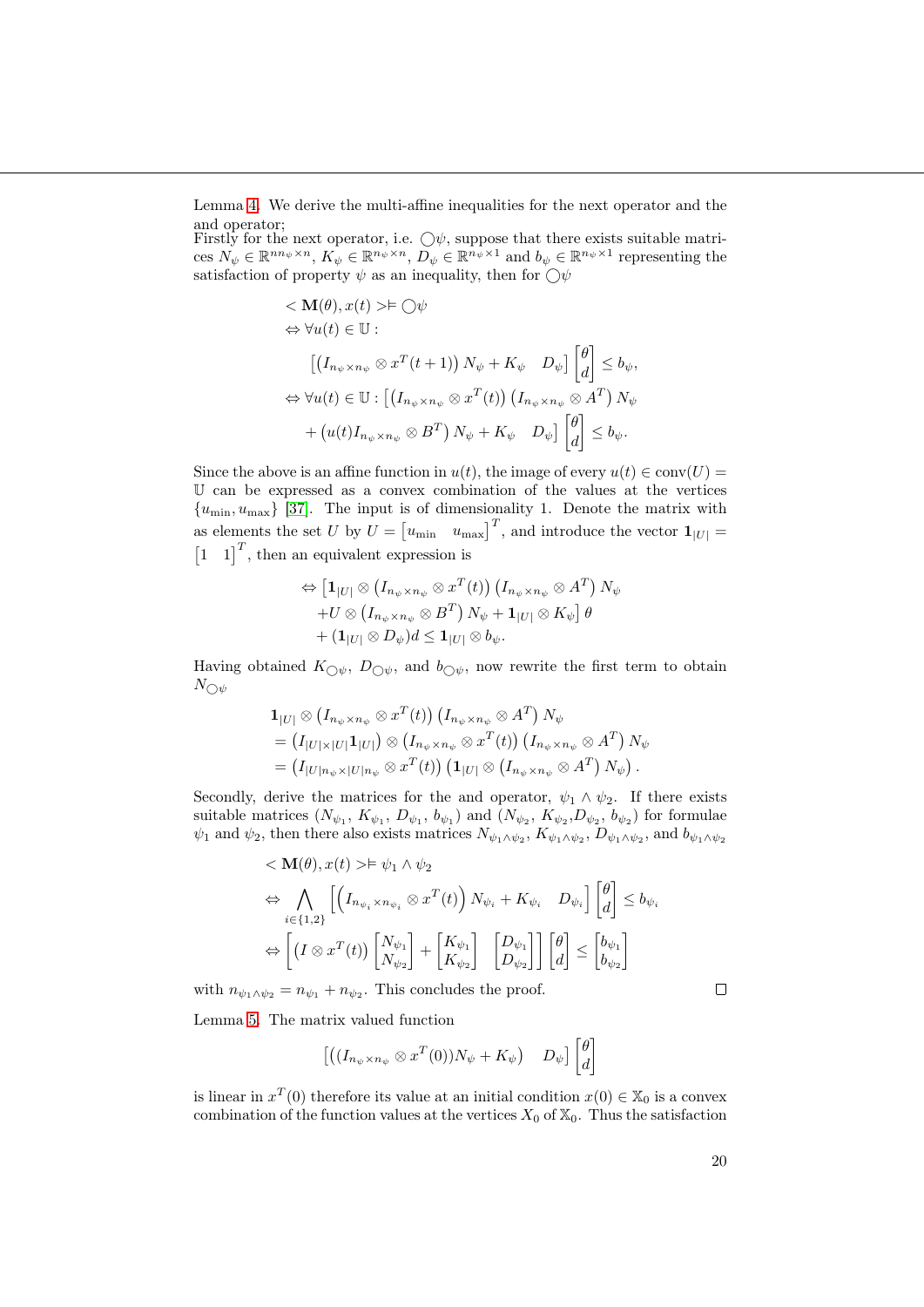relation  $\langle \mathbf{M}(\theta), x(0) \rangle \neq \psi$  represented by the multi-affine inequality holds uniformly over  $x(0) \in \mathbb{X}_0$  if and only if it holds for the vertices of  $\mathbb{X}_0$ . This gives a set of affine inequalities in  $\theta$  thus the maximal feasible set is a polyhedron.  $\Box$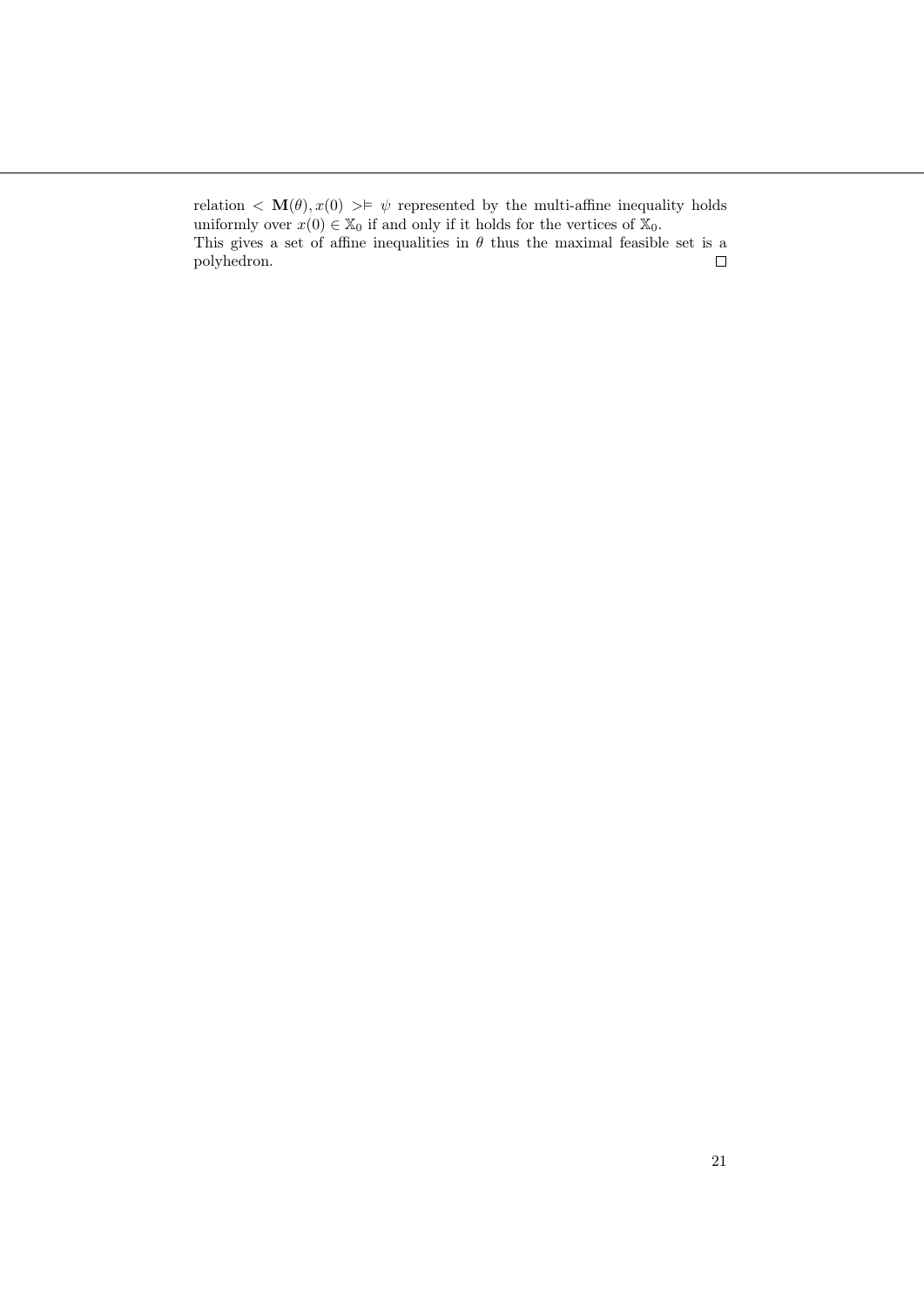## B Probability Distributions

For a given  $\theta$ , the measurements  $\tilde{y}(t)$   $t = 1, 2, \ldots$  are realised as

$$
x(t+1) = At x(0) + \sum_{k=0}^{t-1} Ak Bu(t - 1 - k) x(0) \sim p(x_0)
$$
  

$$
y_0(t) = \theta_0^T x(t),
$$
  

$$
\tilde{y}(t) = y_0(t) + e(t), e(t) \sim \mathcal{N}(0, \sigma_e^2).
$$

Their probability density distribution at time  $t = 1$  can be defined as

<span id="page-21-0"></span>
$$
p(\tilde{y}(1)|u(0),\theta) = \int_{\mathbb{X}_0} \frac{1}{\sigma_e \sqrt{2\pi}} \exp\left[-\frac{(\theta^T A x(0) + \theta^T B u(0) - \tilde{y}(1))^2}{2\sigma_e^2}\right] p(x_0) dx_0.
$$
\n(13)

Remember that  $\theta^T Ax(0) + \theta^T Bu(0)$  is equal to  $\hat{y}(1,\theta)$  (implicitly parameterized on  $x_0$ ). Therefore the conditional probability is derived as the probability density function of the Gaussian, zero-mean, additive measurement noise  $e(t) = \hat{y}(t, \theta) - \tilde{y}(t)$  with variance  $\sigma_e^2$ . Denote the vector of  $N_s$  measurements as  $\tilde{\mathbf{y}} = \begin{bmatrix} y(0) & y(1) & y(2) & \dots & y(N_s) \end{bmatrix}^T$ . Since the measurement noise is white it follows that the probability density distribution of  $\tilde{\mathbf{y}}$ , given a sequence of inputs  $\mathbf{u} = \{u(t)\}^{N_s}$ , is obtained via the product of a Gaussian distribution as in [\(13\)](#page-21-0) and marginalised over the auxiliary variable  $x_0$ 

$$
p(\tilde{\mathbf{y}}|\mathbf{u}, \theta) = \int_{\mathbb{X}_0} \prod_{t=1}^{N_s} p(\tilde{y}(t)|\theta) p(x_0) dx_0,
$$
  

$$
= \int_{\mathbb{X}_0} \frac{1}{\sqrt{\sigma_e^{2N_s}(2\pi)^{N_s}}} \exp\left[-\frac{\sum_{t=1}^{N_s} (\hat{y}(t, \theta) - \tilde{y}(t))^2}{2\sigma_e^2}\right] p(x_0) dx_0.
$$

Note that for a given initial condition  $x(0)$ ,  $p(x_0) = \delta_{x(0)}(x_0)$  the marginalisation over  $x_0$  falls away. Let us assume that the initial condition is indeed given. The distribution over the data  $\tilde{y}$  is simplified using

 $\sum_{t=1}^{N_s} (\hat{y}(t, \theta) - \tilde{y}(t))^2 = (\Phi^T(\mathbf{u})\theta - \tilde{\mathbf{y}})^T (\Phi^T(\mathbf{u})\theta - \tilde{\mathbf{y}})$  and the vector function  $\Phi(\mathbf{u}) = [x(1) \quad x(2) \quad \dots \quad x(N_s)],$ 

$$
p(\tilde{\mathbf{y}}|\mathbf{u},\theta) = \frac{1}{\sqrt{\sigma_e^{2N_s}(2\pi)^{N_s}}} \exp \left[ -\frac{\left(\Phi^T(\mathbf{u})\theta - \tilde{\mathbf{y}}\right)^T \left(\Phi^T(\mathbf{u})\theta - \tilde{\mathbf{y}}\right)}{2\sigma_e^2} \right].
$$

Compute the posterior distribution

 $p(\theta \mid \tilde{\mathbf{y}}, \mathbf{u}) = \frac{p(\tilde{\mathbf{y}}|\mathbf{u}, \theta)p(\theta)}{p(\theta \mid \tilde{\mathbf{y}}, \mathbf{u})}$  $\frac{p(\mathbf{y}|\mathbf{u},\theta)p(\theta)}{\int_{\Theta} p(\mathbf{\tilde{y}}|\mathbf{u},\theta)p(\theta)d\theta}$  with the prior,  $p(\theta) = \mathcal{N}(\theta_k, R_k)$ . First we simplify the multiplication with the obtained data distribution

$$
p(\tilde{\mathbf{y}}|\mathbf{u},\theta)p(\theta) = \frac{1}{\sqrt{|R_k|\sigma_e^{2Ns}(2\pi)^{N_s+n}}} \exp\left[-\frac{1}{2}(\theta-\theta_k)^T R_k^{-1}(\theta-\theta_k)^T\right] \times \exp\left[-\frac{\left(\Phi^T(\mathbf{u})\theta-\tilde{\mathbf{y}}\right)^T \left(\Phi^T(\mathbf{u})\theta-\tilde{\mathbf{y}}\right)}{2\sigma_e^2}\right].
$$

The matrix summation in the exponents can be written as

$$
\begin{split} &\sigma_e^{-2} \left( \Phi^T(\mathbf{u}) \theta - \tilde{\mathbf{y}} \right)^T \left( \Phi^T(\mathbf{u}) \theta - \tilde{\mathbf{y}} \right) + \left( \theta - \theta_k \right)^T R_k^{-1} \left( \theta - \theta_k \right)^T \\ & = \begin{bmatrix} -1 \\ \theta \end{bmatrix}^T \begin{bmatrix} \tilde{\mathbf{y}}^T \sigma_e^{-2} \tilde{\mathbf{y}} + \theta_k^T R_k \theta_k & \sigma_e^{-2} \tilde{\mathbf{y}}^T \Phi^T(\mathbf{u}) + \theta_k^T R_k^{-1} \\ \sigma_e^{-2} \Phi(\mathbf{u}) \tilde{\mathbf{y}} + R_\theta^{-1} \theta_k & \Phi(\mathbf{u}) \sigma_e^{-2} \Phi^T(\mathbf{u}) + R_k^{-1} \end{bmatrix} \begin{bmatrix} -1 \\ \theta \end{bmatrix}. \end{split}
$$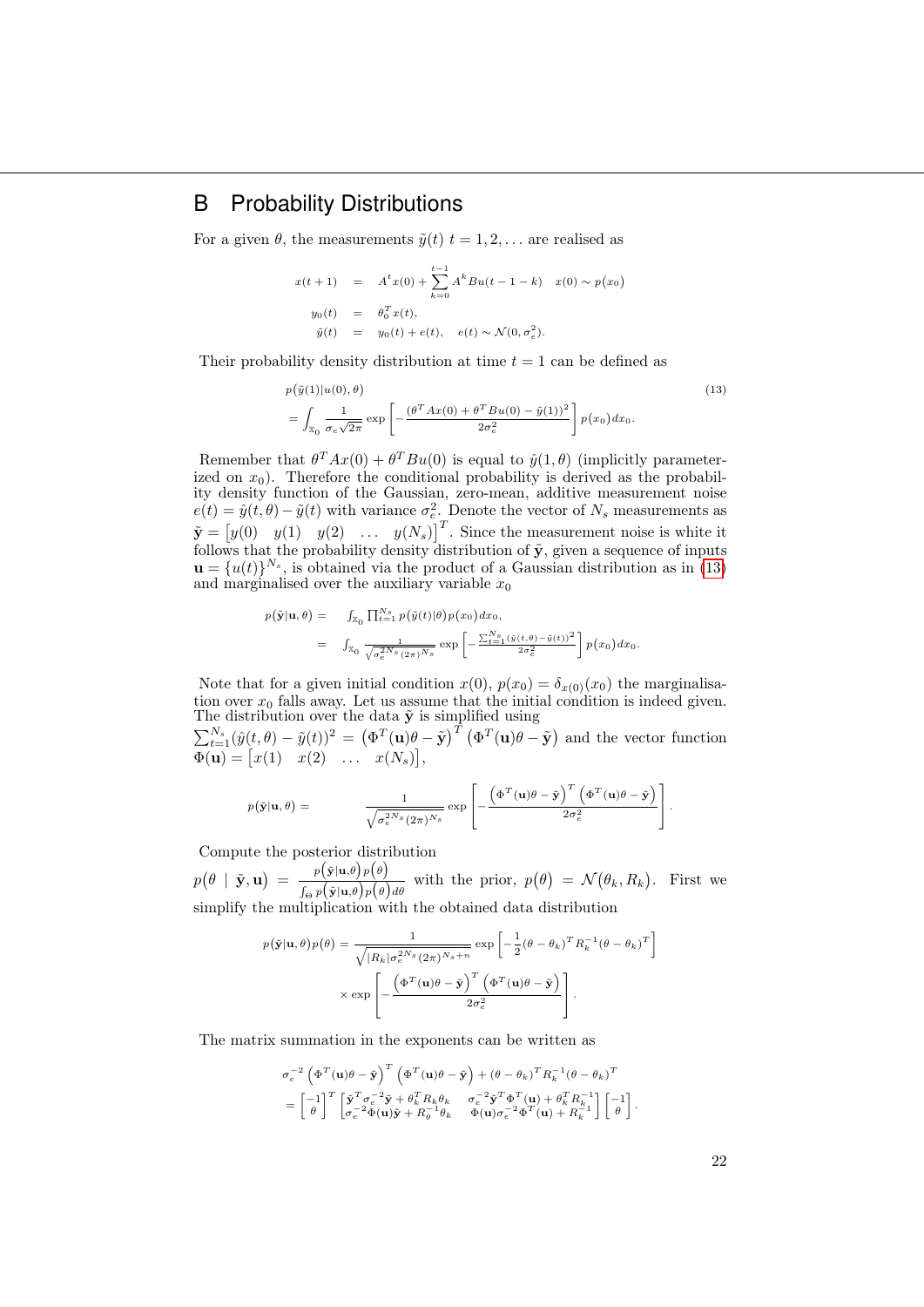Therefore the a-posteriori will have a Gaussian distribution with mean  $\theta_{k+1}$ and variance  $R_{k+1}$ 

$$
R_{k+1} = \left[ R_k^{-1} + \sigma_e^{-2} \Phi(\mathbf{u}) \Phi(\mathbf{u})^T \right]^{-1},
$$
  

$$
\theta_{k+1} = R_{k+1} \left[ R_k^{-1} \theta_k + \sigma_e^{-2} \Phi(\mathbf{u}) \tilde{\mathbf{y}} \right],
$$

since we can rewrite the matrices as

$$
\begin{bmatrix} -1 \\ \theta \end{bmatrix}^T \begin{bmatrix} \theta_{k+1} \\ I \end{bmatrix} R_{k+1}^{-1} \begin{bmatrix} \theta_{k+1} \\ I \end{bmatrix}^T \begin{bmatrix} -1 \\ \theta \end{bmatrix}
$$
  
+ $\tilde{\mathbf{y}}^T \sigma_e^{-2} \tilde{\mathbf{y}} + \theta_k^T R_k \theta_k - \theta_{k+1}^T R_{k+1}^{-1} \theta_{k+1}.$ 

In this summation the terms dependent on  $\theta$  are separated from the terms independent of  $\theta$ . The independent terms are related to the unlikeliness of the data based on the prior knowledge. When computing the a-posteriori distribution they are cancelled by the normalisation. Thus for a Gaussian prior, the a-posteriori probability distribution equals  $p(\theta|\tilde{\mathbf{y}}, \mathbf{u}) = \mathcal{N}(\theta_{k+1}, R_{k+1}).$ 

$$
p(\theta | \tilde{\mathbf{y}}, \mathbf{u}) = \frac{1}{\sqrt{|R_{k+1}| (2\pi)^n}} \exp \left[ -\frac{1}{2} (\theta - \theta_{k+1})^T R_{k+1}^{-1} (\theta - \theta_{k+1}) \right],
$$
  
with  

$$
R_{k+1} = \left[ R_k^{-1} + \sigma_e^{-2} \Phi(\mathbf{u}) \Phi(\mathbf{u})^T \right]^{-1},
$$

$$
\theta_{k+1} = R_{k+1} \left[ R_k^{-1} \theta_k + \sigma_e^{-2} \Phi(\mathbf{u}) \tilde{\mathbf{y}} \right].
$$

Let us now compute the distribution of the data conditioned on u only, and marginalised over  $\theta$ 

$$
p(\tilde{\mathbf{y}}|\mathbf{u}) = \int_{\Theta} p(\tilde{\mathbf{y}}|\mathbf{u}, \theta) p(\theta) d\theta
$$
  
\n
$$
p(\tilde{\mathbf{y}}|\mathbf{u}) = \int_{\Theta} p(\tilde{\mathbf{y}}|\mathbf{u}, \theta) \frac{1}{\sqrt{|R_k|(2\pi)^n}} \exp\left[-\frac{1}{2}(\theta - \theta_k)^T R_k^{-1}(\theta - \theta_k)^T\right] d\theta
$$
  
\n
$$
= \int_{\Theta} \frac{1}{\sqrt{\sigma_e^{2Ns}|R_k|(2\pi)^{N_s+n}}} \exp\left[-\frac{1}{2}(\theta - \theta_k)^T R_k^{-1}(\theta - \theta_k)^T\right]
$$
  
\n
$$
\times \exp\left[-\frac{\left(\Phi^T(\mathbf{u})\theta - \tilde{\mathbf{y}}\right)^T \left(\Phi^T(\mathbf{u})\theta - \tilde{\mathbf{y}}\right)}{2\sigma_e^2}\right] d\theta
$$
  
\n
$$
= \int_{\Theta} \frac{1}{\sqrt{|R_{k+1}|(2\pi)^n}} \exp\left[-\frac{1}{2}(\theta - \theta_{k+1})^T R_{k+1}^{-1}(\theta - \theta_{k+1})\right] d\theta
$$
  
\n
$$
= 1
$$
  
\n
$$
\times \sqrt{\frac{|R_{k+1}|}{\sigma_e^{2Ns}|R_k|(2\pi)^{N_s}}}
$$
  
\n
$$
\times \exp\left[-\frac{1}{2}(\tilde{\mathbf{y}}^T \sigma_e^{-2} \tilde{\mathbf{y}} + \theta_k^T R_k \theta_k - \theta_{k+1}^T R_{k+1}^{-1} \theta_{k+1})\right].
$$

The term in the exponent can be written as a matrix multiplication by substituting  $\theta_{k+1} = R_{k+1} \left[ R_k^{-1} \theta_k + \sigma_e^{-2} \Phi(\mathbf{u}) \tilde{\mathbf{y}} \right],$ 

$$
\sigma_e^{-2} \tilde{\mathbf{y}}^T \tilde{\mathbf{y}} + \theta_k^T R_k^{-1} \theta_k
$$
\n
$$
- \left[ R_k^{-1} \theta_k + \sigma_e^{-2} \Phi(\mathbf{u}) \tilde{\mathbf{y}} \right]^T R_{k+1} \left[ R_k^{-1} \theta_k + \sigma_e^{-2} \Phi(\mathbf{u}) \tilde{\mathbf{y}} \right]
$$
\n
$$
= \left[ \begin{matrix} -1 \\ \tilde{\mathbf{y}} \end{matrix} \right]^T \times
$$
\n
$$
\begin{bmatrix} \theta_k^T R_k^{-1} \theta_k - \theta_k^T R_k^{-1} R_{k+1} R_k^{-1} \theta_k & \theta_k^T R_k^{-1} R_{k+1} \sigma_e^{-2} \Phi(\mathbf{u}) \\ \sigma_e^{-2} \Phi(\mathbf{u})^T R_{k+1} R_k^{-1} \theta_k & \sigma_e^{-2} - \sigma_e^{-4} \Phi(\mathbf{u})^T R_{k+1} \Phi(\mathbf{u}) \end{bmatrix}
$$
\n
$$
\times \left[ \begin{matrix} -1 \\ \tilde{\mathbf{y}} \end{matrix} \right]
$$

.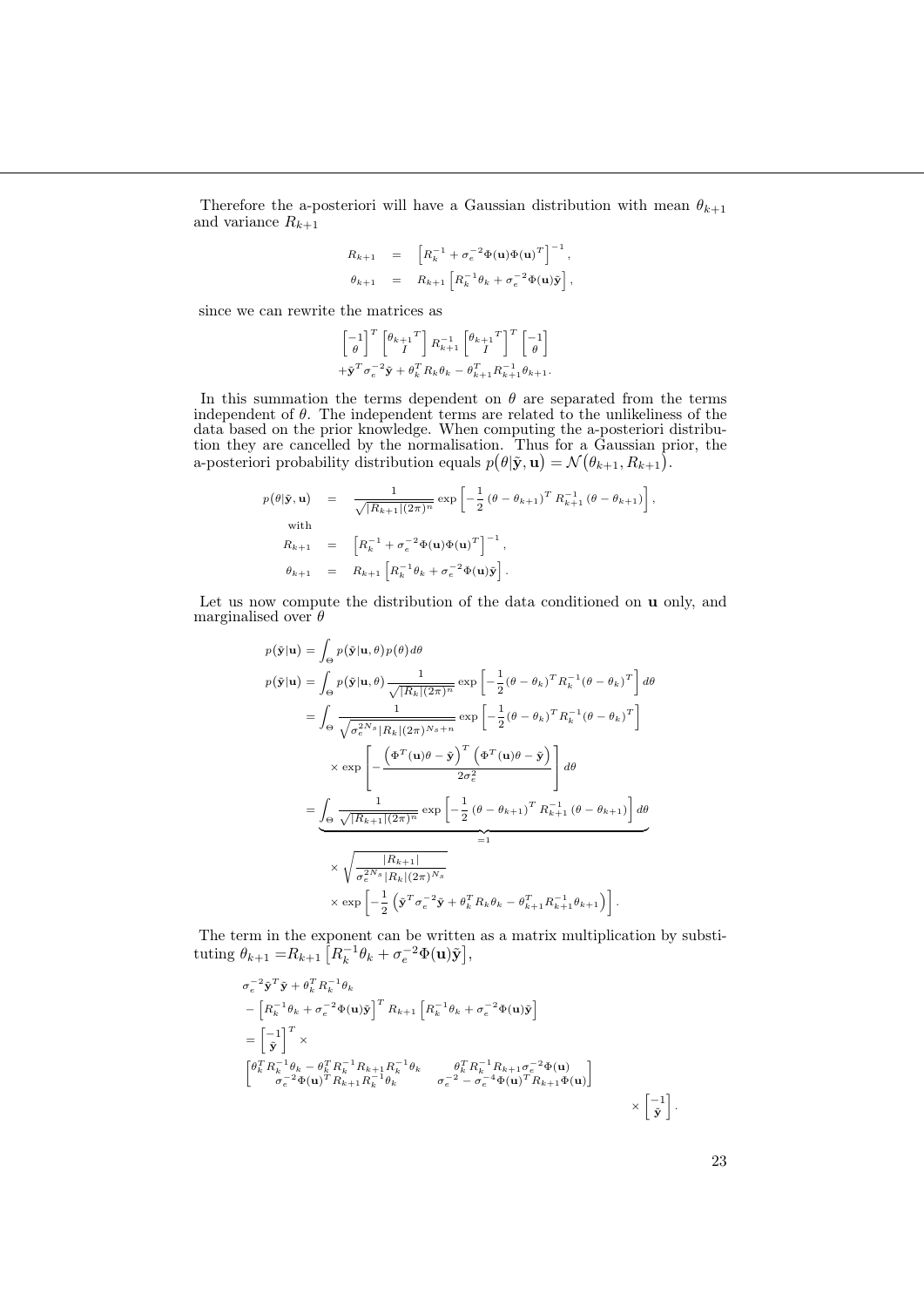Consider the matrix inverse lemma and simplify the lower right corner of the block matrix

$$
\sigma_e^{-2} - \sigma_e^{-4} \Phi(\mathbf{u})^T R_{k+1} \Phi(\mathbf{u})
$$
  
=  $\sigma_e^{-2} - \sigma_e^{-4} \Phi(\mathbf{u})^T \left[ R_k^{-1} + \sigma_e^{-2} \Phi(\mathbf{u}) \Phi(\mathbf{u})^T \right]^{-1} \Phi(\mathbf{u})$   
=  $\langle$  use  $(A - BD^{-1}C)^{-1} = A^{-1} + A^{-1}B(D - CA^{-1}B)^{-1}CA^{-1}$   $\rangle$   
=  $\langle$  with  $A = \sigma_e^2$ ,  $B = \Phi(\mathbf{u})^T$ ,  $C = \Phi(\mathbf{u})$ ,  $D = -R_k^{-1}$   $\rangle$   
=  $\left[ \sigma_e^2 + \Phi(\mathbf{u})^T R_k \Phi(\mathbf{u}) \right]^{-1}$ .

Denote the above matrix as  $R_{\tilde{\mathbf{y}}}^{-1}$ , i.e.  $R_{\tilde{\mathbf{y}}} := [\sigma_e^2 + \Phi(\mathbf{u})^T R_k \Phi(\mathbf{u})]$ . Using the dual lemma for the left upper term for  $A = R_k^{-1}$ ,  $B = \Phi(\mathbf{u})$ ,  $C = \Phi(\mathbf{u})^T$ ,  $D = -\sigma_e^2 I$  gives

$$
\theta_k^T R_k^{-1} \theta_k - \theta_k^T R_k^{-1} R_{k+1} R_k^{-1} \theta_k = \theta_k^T R_k^{-1} (R_k - R_{k+1}) R_k^{-1} \theta_k \n= \theta_k^T R_k^{-1} (R_k - \left[ R_k^{-1} + \sigma_e^{-2} \Phi(\mathbf{u}) \Phi(\mathbf{u})^T \right]^{-1}) R_k^{-1} \theta_k \n= \theta_k^T R_k^{-1} (R_k - R_k - R_k \Phi(\mathbf{u}) (-\sigma_e^{-2} - \Phi(\mathbf{u})^T R_k \Phi(\mathbf{u}))^{-1} \Phi(\mathbf{u})^T R_k) \n\times R_k^{-1} \theta_k \n= \theta_k^T \left[ \Phi(\mathbf{u}) (\sigma_e^2 + \Phi(\mathbf{u})^T R_k \Phi(\mathbf{u}))^{-1} \Phi(\mathbf{u})^T \right] \theta_k \n= \theta_k^T \Phi(\mathbf{u}) R_{\mathbf{y}}^{-1} \Phi(\mathbf{u})^T \theta_k .
$$

Hence the matrices inside the exponent of the density function become

$$
\begin{bmatrix} -1 \\ \tilde{\mathbf{y}} \end{bmatrix}^T \times \begin{bmatrix} \theta_k^T \Phi(\mathbf{u}) R_{\tilde{\mathbf{y}}}^{-1} \Phi(\mathbf{u})^T \theta_k & \theta_k^T R_k^{-1} R_{k+1} \sigma_e^{-2} \Phi(\mathbf{u}) \\ \tilde{\mathbf{y}} \end{bmatrix} \times \begin{bmatrix} -1 \\ \tilde{\mathbf{y}} \end{bmatrix}.
$$

Now we want to extract the mean value  $\mu_{\tilde{\mathbf{y}}}$  of the data sequence  $\tilde{\mathbf{y}}$  from the off-diagonal terms

$$
R_{\mathbf{y}}^{-1} \mu_{\mathbf{y}} = \sigma_e^{-2} \Phi(\mathbf{u})^T R_{k+1} R_k^{-1} \theta_k
$$
  
\n
$$
\mu_{\mathbf{y}} = \sigma_e^{-2} R_{\mathbf{y}} \Phi(\mathbf{u})^T R_{k+1} R_k^{-1} \theta_k
$$
  
\n
$$
= \sigma_e^{-2} R_{\mathbf{y}} \Phi(\mathbf{u})^T \left[ R_k^{-1} + \sigma_e^{-2} \Phi(\mathbf{u}) \Phi(\mathbf{u})^T \right]^{-1} R_k^{-1} \theta_k
$$
  
\n
$$
= \sigma_e^{-2} R_{\mathbf{y}} \Phi(\mathbf{u})^T \left[ I + \sigma_e^{-2} R_k \Phi(\mathbf{u}) \Phi(\mathbf{u})^T \right]^{-1} \theta_k
$$
  
\n
$$
= [\text{Note that}: (I + AB)^{-1} = I - A(I + BA)^{-1} B]
$$
  
\n
$$
= \sigma_e^{-2} R_{\mathbf{y}} \Phi(\mathbf{u})^T \times
$$
  
\n
$$
\left[ I - \sigma_e^{-2} R_k \Phi(\mathbf{u}) \left( I + \sigma_e^{-2} \Phi(\mathbf{u})^T R_k \Phi(\mathbf{u}) \right)^{-1} \Phi(\mathbf{u})^T \right] \theta_k
$$
  
\n
$$
= \sigma_e^{-2} R_{\mathbf{y}} \times
$$
  
\n
$$
\left[ \Phi(\mathbf{u})^T \theta_k - \sigma_e^{-2} \Phi(\mathbf{u})^T R_k \Phi(\mathbf{u}) \left( I + \sigma_e^{-2} \Phi(\mathbf{u})^T R_k \Phi(\mathbf{u}) \right)^{-1} \Phi(\mathbf{u})^T \theta_k \right]
$$
  
\n
$$
= \sigma_e^{-2} R_{\mathbf{y}} \times
$$
  
\n
$$
\left[ I - \sigma_e^{-2} \Phi(\mathbf{u})^T R_k \Phi(\mathbf{u}) \left( I + \sigma_e^{-2} \Phi(\mathbf{u})^T R_k \Phi(\mathbf{u}) \right)^{-1} \right] \Phi(\mathbf{u})^T \theta_k
$$
  
\n
$$
= [\text{Push through Identity } A(I + A)^{-1} = I - (I + A)^{-1}]
$$
  
\n
$$
\mu_{\mathbf{y}} = R_{\mathbf{
$$

Thus

$$
p(\tilde{\mathbf{y}}|\mathbf{u}) = \sqrt{\frac{|R_{k+1}|}{\sigma_e^{2N_s}(2\pi)^{N_s}|R_k|}} \exp\left[-\frac{1}{2}(\tilde{\mathbf{y}} - \Phi(\mathbf{u})^T \theta_k)^T R_{\tilde{\mathbf{y}}}^{-1} (\tilde{\mathbf{y}} - \Phi(\mathbf{u})^T \theta_k)\right]
$$
  
= \*  $\mathcal{N}(\Phi(\mathbf{u})^T \theta_k, [\sigma_e^2 + \Phi(\mathbf{u})^T R_k \Phi(\mathbf{u})])$